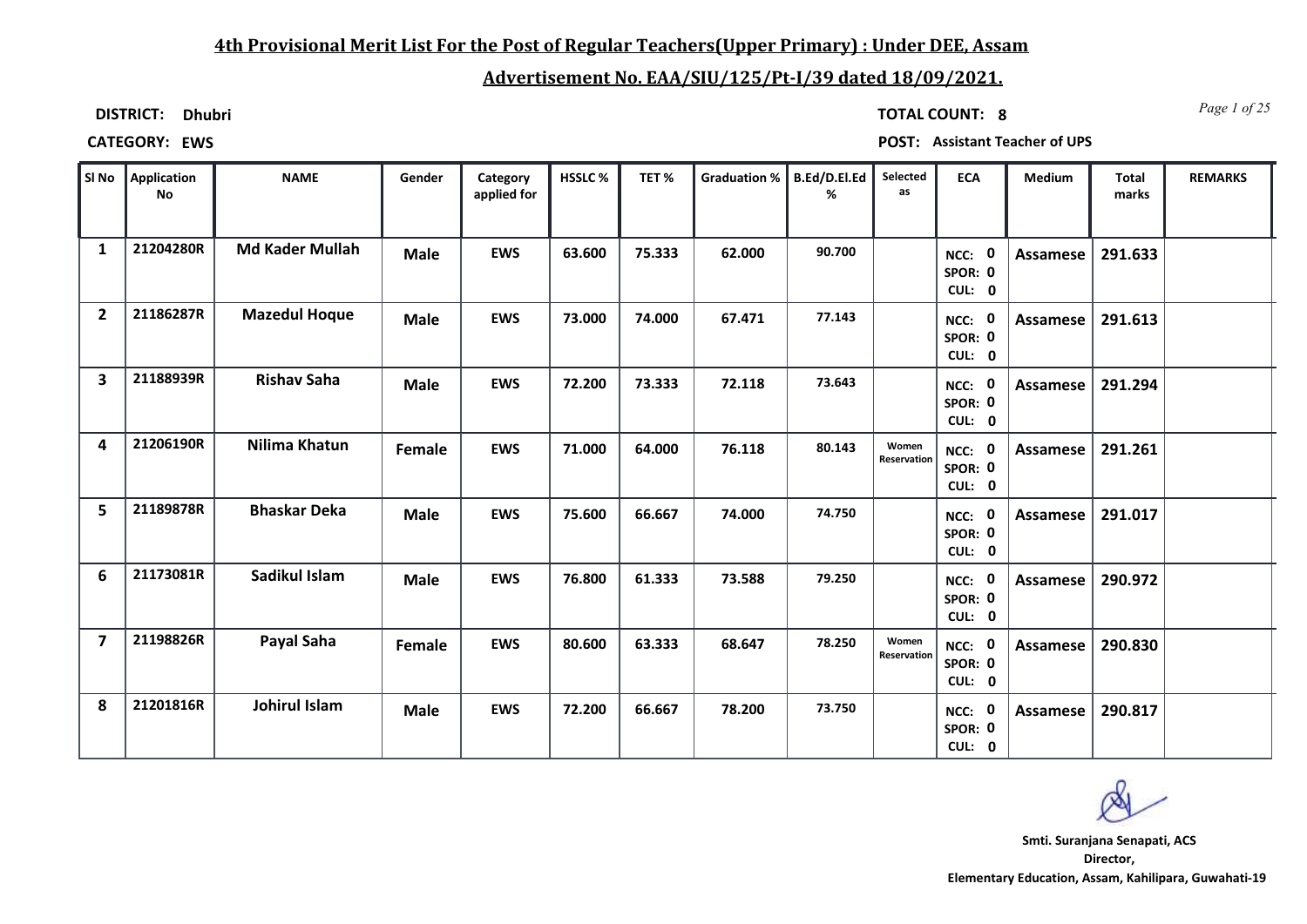| SI No                   | Application<br><b>No</b> | <b>NAME</b>                           | Gender      | Category<br>applied for | <b>HSSLC%</b> | TET%   | <b>Graduation %</b> | B.Ed/D.El.Ed<br>% | Selected<br>as       | <b>ECA</b>                         | Medium          | <b>Total</b><br>marks | <b>REMARKS</b>  |
|-------------------------|--------------------------|---------------------------------------|-------------|-------------------------|---------------|--------|---------------------|-------------------|----------------------|------------------------------------|-----------------|-----------------------|-----------------|
| $\mathbf{1}$            | 21165302R                | <b>Ruful Amin</b>                     | <b>Male</b> | <b>UR</b><br>PwD        | 80.800        | 64.000 | 63.882              | 74.600            |                      | NCC: 0<br>SPOR: 0<br>CUL: 0        | Assamese        | 283.282               | PwD<br>Withheld |
| $\overline{2}$          | 21195218R                | <b>Atiqul Islam</b>                   | <b>Male</b> | <b>EWS</b><br>PwD       | 70.800        | 61.333 | 61.706              | 83.000            |                      | NCC: 0<br>SPOR: 0<br>CUL: 0        | Assamese        | 276.839               | PwD<br>Withheld |
| $\overline{\mathbf{3}}$ | 21196582R                | Hafizur Rahman Kazi                   | <b>Male</b> | <b>UR</b><br>PwD        | 76.600        | 55.333 | 61.588              | 76.929            |                      | NCC: 0<br>SPOR: 0<br>CUL: 0        | <b>Assamese</b> | 270.450               | PwD<br>Withheld |
| 4                       | 21170049R                | <b>Shohidul Islam</b>                 | <b>Male</b> | <b>EWS</b><br>PwD       | 61.400        | 62.000 | 62.769              | 80.450            |                      | NCC: 0<br>SPOR: 0<br>CUL: 0        | <b>Assamese</b> | 266.619               | PwD<br>Withheld |
| 5                       | 21210724R                | <b>Mohibul Hoque</b><br><b>Mollah</b> | <b>Male</b> | <b>EWS</b><br>PwD       | 71.400        | 55.333 | 63.529              | 76.000            |                      | NCC: 0<br>SPOR: 0<br>CUL: 0        | Assamese        | 266.263               | PwD<br>Withheld |
| 6                       | 21196068R                | Saiful Islam Sk                       | <b>Male</b> | <b>UR</b><br>PwD        | 76.400        | 72.000 | 57.000              | 59.350            |                      | NCC: 0<br>SPOR: 0<br>CUL: 0        | Assamese        | 264.750               | PwD<br>Withheld |
| $\overline{\mathbf{z}}$ | 21172603R                | <b>Atowar Rahman</b>                  | <b>Male</b> | <b>UR</b><br>PwD        | 77.600        | 61.333 | 60.765              | 62.786            |                      | NCC: 0<br>SPOR: 0<br>CUL: 0        | Assamese        | 262.484               | PwD<br>Withheld |
| 8                       | 21172169R                | <b>Matiar Rahman</b>                  | <b>Male</b> | <b>EWS</b><br>PwD       | 56.400        | 66.667 | 64.273              | 72.643            |                      | NCC: 0<br>SPOR: 0<br>CUL: 0        | Assamese        | 259.982               | PwD<br>Withheld |
| 9                       | 21212173R                | <b>Halida Begum</b>                   | Female      | <b>EWS</b><br>PwD       | 55.000        | 63.333 | 50.769              | 77.950            | Women<br>Reservation | <b>NCC: 0</b><br>SPOR: 0<br>CUL: 0 | <b>Assamese</b> | 247.053               | PwD<br>Withheld |

**CATEGORY: PwD POST: Assistant Teacher of UPS**

**Director, Elementary Education, Assam, Kahilipara, Guwahati-19 Smti. Suranjana Senapati, ACS**

### *Page 2 of 25* **TOTAL COUNT: 11**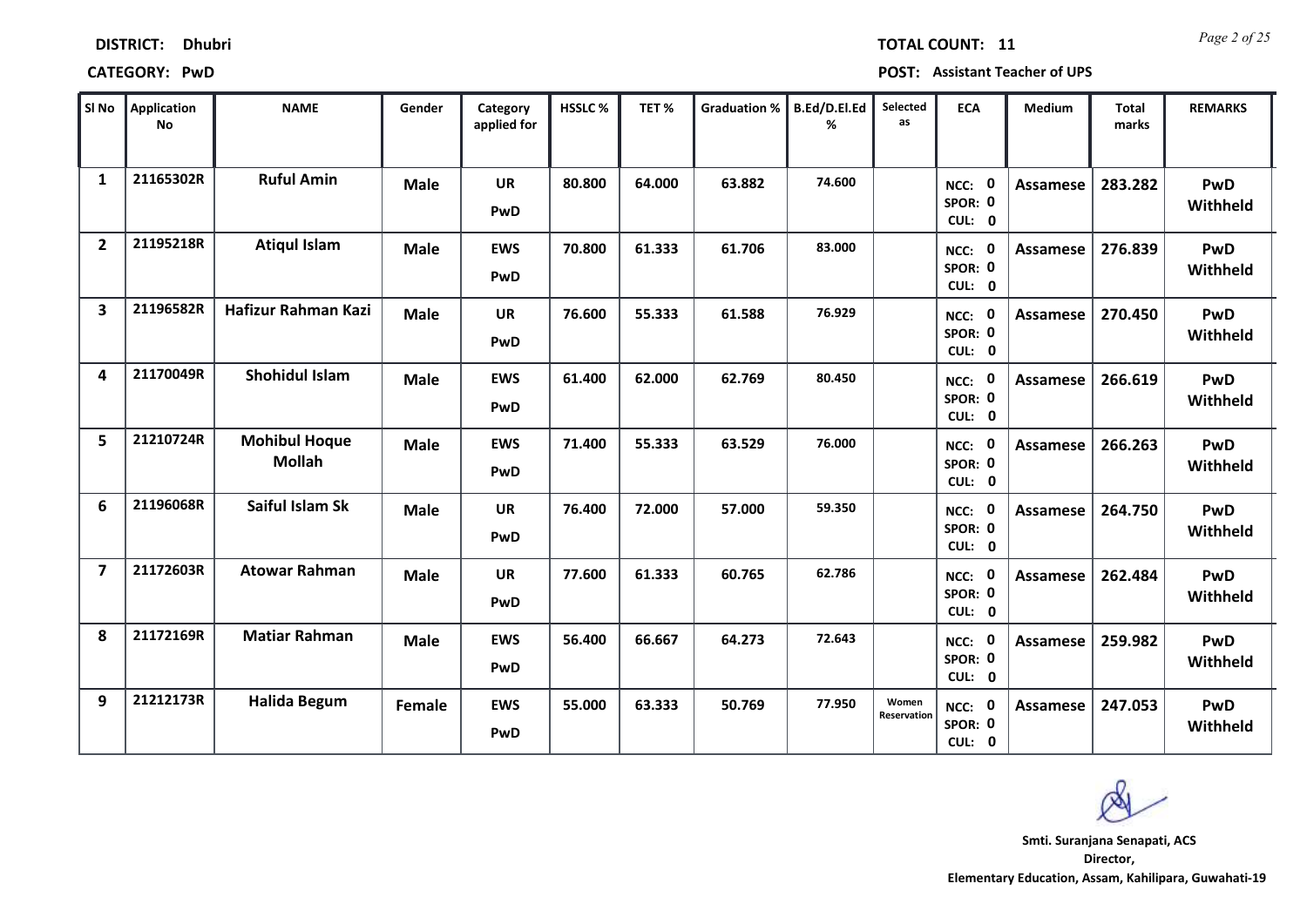**CATEGORY: PwD POST: Assistant Teacher of UPS**

| SI No | <b>Application</b><br>No | <b>NAME</b>            | Gender | Category<br>applied for | <b>HSSLC</b> % | TET %  | <b>Graduation %</b> | B.Ed/D.El.Ed<br>% | Selected<br>as       | <b>ECA</b>                                | <b>Medium</b> | <b>Total</b><br>marks | <b>REMARKS</b>         |
|-------|--------------------------|------------------------|--------|-------------------------|----------------|--------|---------------------|-------------------|----------------------|-------------------------------------------|---------------|-----------------------|------------------------|
| 10    | 21211409R                | <b>Fatema Siddiqua</b> | Female | <b>UR</b><br>PwD        | 63.800         | 58.000 | 53.882              | 69.571            | Women<br>Reservation | 0<br>NCC:<br>SPOR: 0<br>CUL: 0            | Assamese      | 245.254               | <b>PwD</b><br>Withheld |
| 11    | 21114689                 | Jayeda Khatun          | Female | <b>UR</b><br>PwD        | 58.000         | 60.667 | 53.000              | 73.214            | Women<br>Reservation | $\mathbf{0}$<br>NCC:<br>SPOR: 0<br>CUL: 0 | Assamese      | 244.881               | <b>PwD</b><br>Withheld |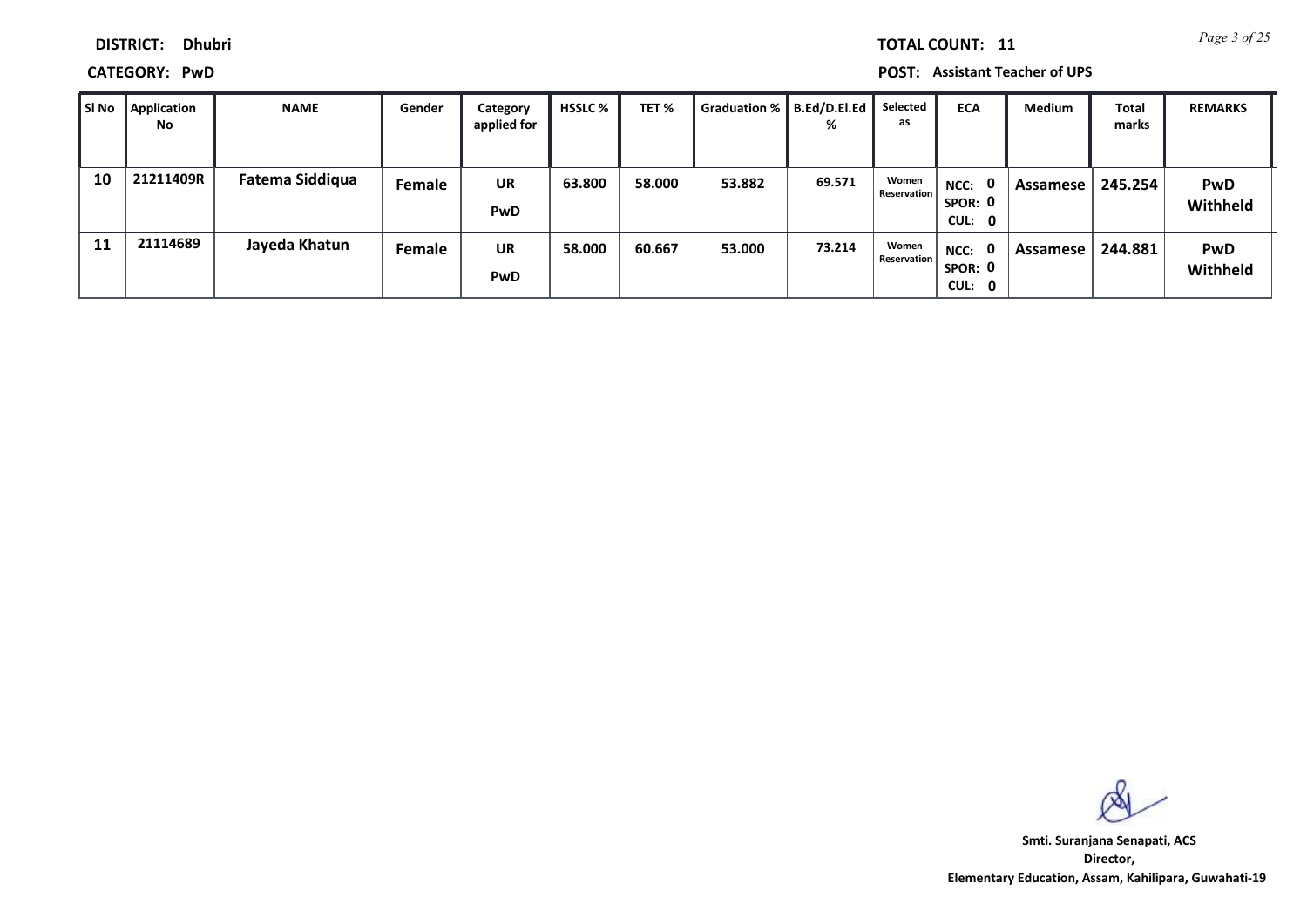*Page 4 of 25* **TOTAL COUNT: 3**

**CATEGORY: SC POST: Assistant Teacher of UPS**

| SI No          | <b>Application</b><br>No | <b>NAME</b>       | Gender        | Category<br>applied for | <b>HSSLC</b> % | TET%   | Graduation % | B.Ed/D.El.Ed<br>% | Selected<br>as       | <b>ECA</b>                                | Medium   | <b>Total</b><br>marks | <b>REMARKS</b> |
|----------------|--------------------------|-------------------|---------------|-------------------------|----------------|--------|--------------|-------------------|----------------------|-------------------------------------------|----------|-----------------------|----------------|
| 1              | 21167296R                | Sima Mandal       | Female        | <b>SC</b>               | 77.800         | 59.333 | 74.353       | 78.350            | Women<br>Reservation | NCC: 0<br>SPOR: 0<br>CUL: 0               | Assamese | 289.836               |                |
| $\overline{2}$ | 21198313R                | Kaushik Kumar Sah | <b>Male</b>   | <b>SC</b>               | 75.000         | 62.000 | 71.059       | 79.667            |                      | $\mathbf{0}$<br>NCC:<br>SPOR: 0<br>CUL: 0 | Assamese | 287.725               |                |
| 3              | 21199704R                | Nijumani Das      | <b>Female</b> | <b>SC</b>               | 70.200         | 55.333 | 75.294       | 80.071            |                      | 0<br>NCC:<br>SPOR: 0<br>CUL: 0            | Assamese | 280.899               |                |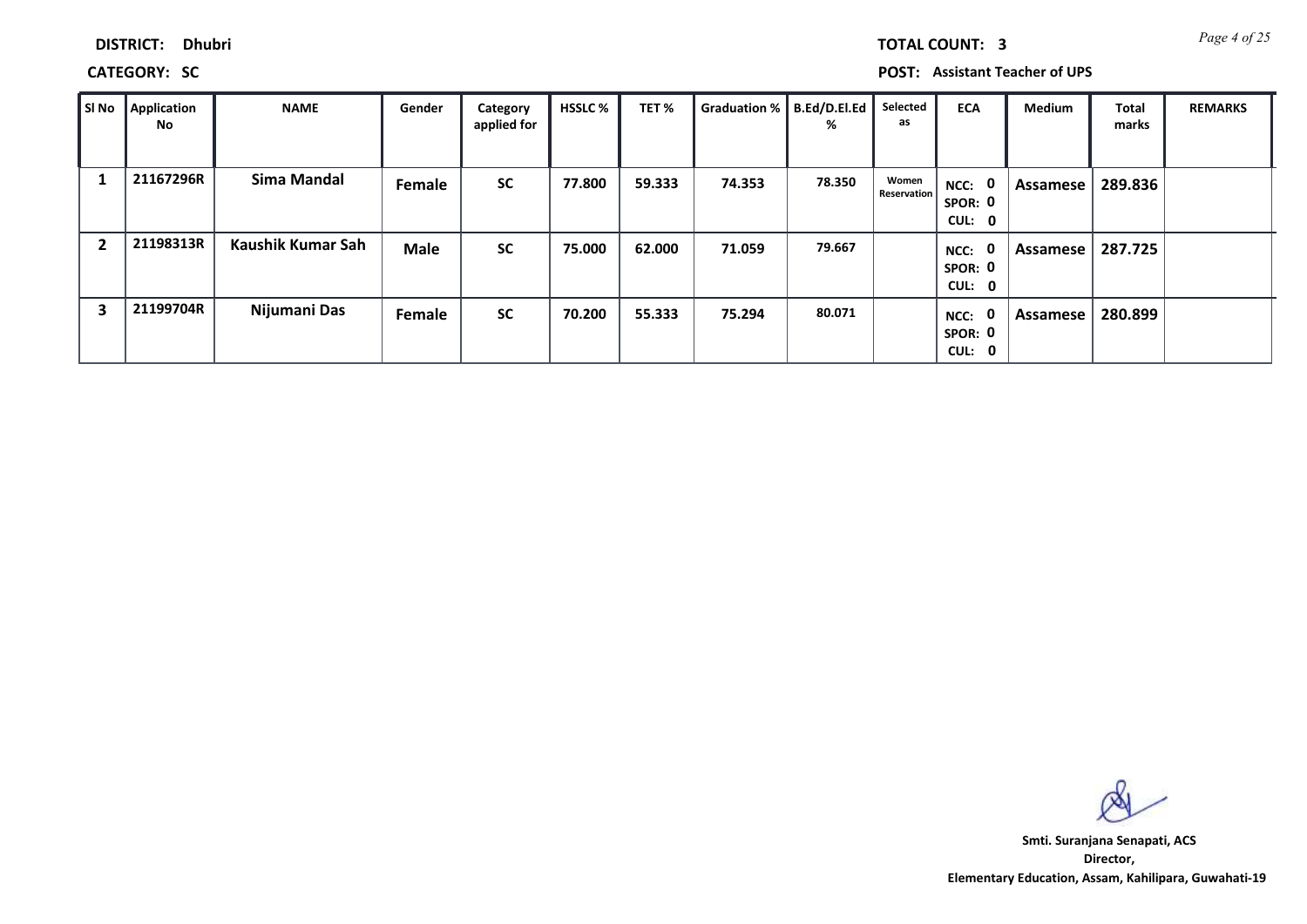| SI No                   | <b>Application</b><br>No | <b>NAME</b>            | Gender      | Category<br>applied for | HSSLC% | TET%   | <b>Graduation %</b> | B.Ed/D.El.Ed<br>% | Selected<br>as       | <b>ECA</b>                               | Medium          | <b>Total</b><br>marks | <b>REMARKS</b> |
|-------------------------|--------------------------|------------------------|-------------|-------------------------|--------|--------|---------------------|-------------------|----------------------|------------------------------------------|-----------------|-----------------------|----------------|
| $\mathbf{1}$            | 21173705R                | <b>Rajesh Mishong</b>  | <b>Male</b> | <b>STP</b>              | 74.200 | 60.000 | 69.071              | 70.050            |                      | NCC: 0<br>SPOR: 0<br>CUL: 0              | <b>Assamese</b> | 273.321               |                |
| $\overline{2}$          | 21113841                 | <b>Richa Doley</b>     | Female      | <b>STP</b>              | 75.000 | 62.667 | 67.071              | 67.444            | Women<br>Reservation | NCC: 0<br>SPOR: 0<br>CUL: 0              | Assamese        | 272.183               |                |
| $\overline{\mathbf{3}}$ | 21184676R                | <b>Monjit Panging</b>  | <b>Male</b> | <b>STP</b>              | 63.800 | 56.667 | 71.571              | 77.429            |                      | NCC: 0<br>SPOR: 0<br>CUL: 0              | <b>Assamese</b> | 269.467               |                |
| 4                       | 21191937R                | Silpishikha Saikia     | Female      | <b>STP</b>              | 68.400 | 59.333 | 70.286              | 71.357            | Women<br>Reservation | NCC: 0<br>SPOR: 0<br>CUL: 0              | <b>Assamese</b> | 269.376               |                |
| 5                       | 21178089R                | <b>Robin Kuli</b>      | <b>Male</b> | <b>STP</b>              | 61.400 | 68.000 | 71.929              | 67.200            |                      | NCC: 0<br>SPOR: 0<br>CUL: 0              | <b>Assamese</b> | 268.529               |                |
| 6                       | 21193357R                | Ranju Rabha            | Female      | <b>STP</b>              | 75.600 | 55.333 | 65.412              | 71.357            | Women<br>Reservation | NCC: 0<br>SPOR: 0<br>CUL: 0              | <b>Assamese</b> | 267.702               |                |
| $\overline{7}$          | 21204738R                | Ranjumani Rabha        | Female      | <b>STP</b>              | 59.200 | 62.667 | 72.222              | 73.357            |                      | NCC: 0<br>SPOR: 0<br>CUL: 0              | Assamese        | 267.446               |                |
| 8                       | 21171708R                | <b>Binita Morang</b>   | Female      | <b>STP</b>              | 63.400 | 60.667 | 64.000              | 78.471            |                      | <b>NCC: 0</b><br>SPOR: 0<br>CUL: 0       | Assamese        | 266.537               |                |
| 9                       | 21200602R                | <b>Junu Basumatary</b> | Female      | <b>STP</b>              | 62.600 | 59.333 | 63.235              | 80.857            |                      | $\mathbf 0$<br>NCC:<br>SPOR: 0<br>CUL: 0 | <b>Assamese</b> | 266.026               |                |

### **CATEGORY: STP POST: Assistant Teacher of UPS**

*Page 5 of 25* **TOTAL COUNT: 9**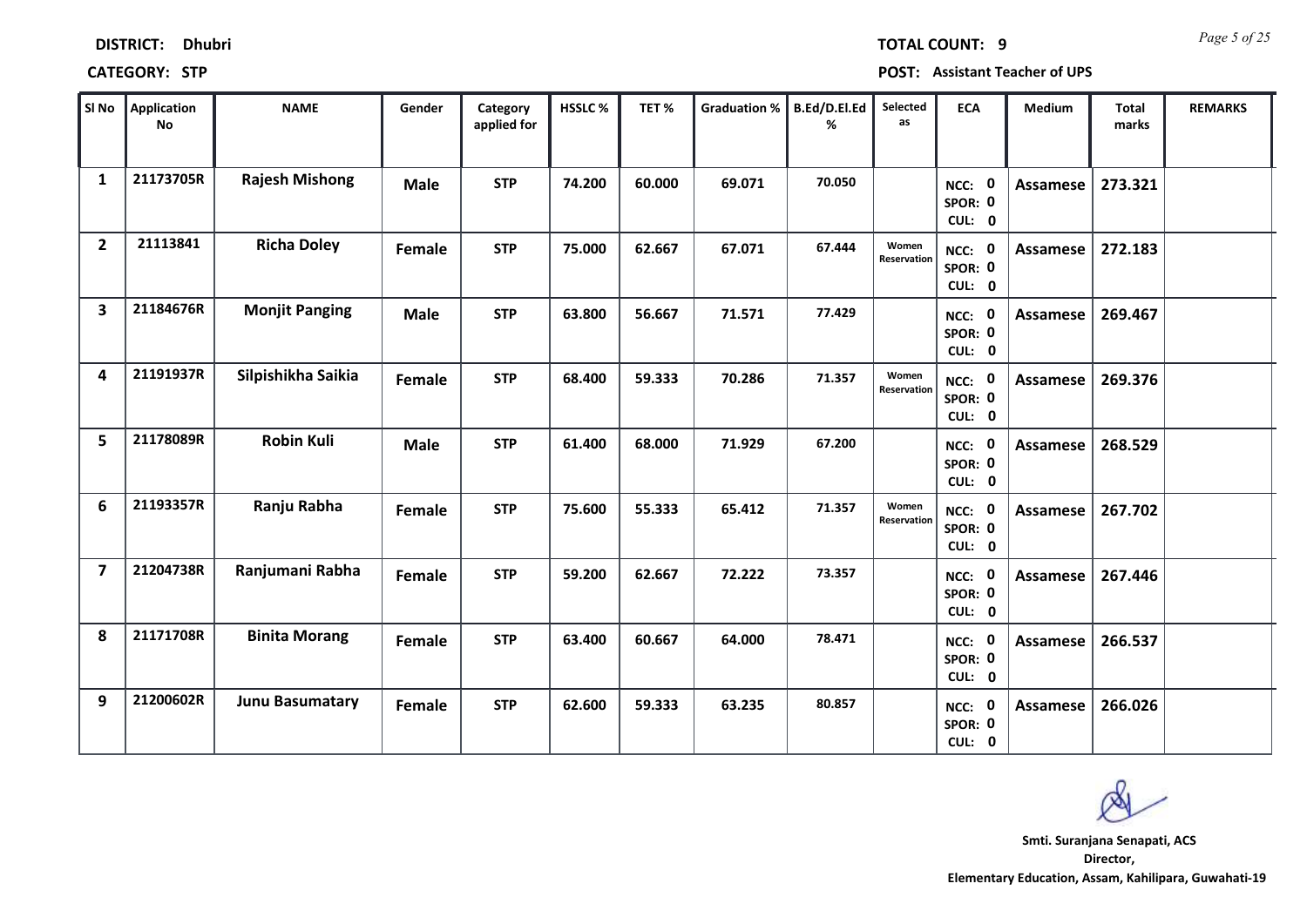| SI No                   | Application<br><b>No</b> | <b>NAME</b>                             | Gender      | Category<br>applied for | HSSLC% | TET%   | <b>Graduation %</b> | B.Ed/D.El.Ed<br>% | Selected<br>as       | <b>ECA</b>                         | Medium          | <b>Total</b><br>marks | <b>REMARKS</b> |
|-------------------------|--------------------------|-----------------------------------------|-------------|-------------------------|--------|--------|---------------------|-------------------|----------------------|------------------------------------|-----------------|-----------------------|----------------|
| $\mathbf{1}$            | 21175225R                | <b>Sadique Ahmed</b>                    | <b>Male</b> | <b>UR</b>               | 77.600 | 77.333 | 75.588              | 79.300            |                      | NCC: 0<br>SPOR: 0<br>CUL: 0        | <b>Assamese</b> | 309.822               |                |
| $\overline{2}$          | 21173422R                | <b>Uma Bharati Sarkar</b>               | Female      | <b>SC</b>               | 88.400 | 70.000 | 68.706              | 80.786            | Women<br>Reservation | NCC: 0<br>SPOR: 0<br>CUL: 0        | <b>Assamese</b> | 307.892               |                |
| $\overline{\mathbf{3}}$ | 21190257R                | <b>Monowara Khatun</b><br><b>Sheikh</b> | Female      | <b>UR</b>               | 75.600 | 70.000 | 81.000              | 81.071            | Women<br>Reservation | NCC: 0<br>SPOR: 0<br>CUL: 0        | <b>Assamese</b> | 307.671               |                |
| 4                       | 21197253R                | <b>Md Shafiqul Islam</b>                | <b>Male</b> | <b>UR</b>               | 80.800 | 68.000 | 81.059              | 77.273            |                      | 0<br>NCC:<br>SPOR: 0<br>CUL: 0     | <b>Assamese</b> | 307.132               | Withheld       |
| 5                       | 21200743R                | Sayeda Sultana                          | Female      | <b>UR</b>               | 76.600 | 78.000 | 76.529              | 75.929            | Women<br>Reservation | NCC: 0<br>SPOR: 0<br>CUL: 0        | <b>Assamese</b> | 307.058               |                |
| 6                       | 21198242R                | <b>Hanif Ali</b>                        | <b>Male</b> | <b>EWS</b>              | 78.000 | 60.000 | 76.412              | 92.400            |                      | NCC: 0<br>SPOR: 0<br>CUL: 0        | <b>Assamese</b> | 306.812               | Withheld       |
| $\overline{7}$          | 21191829R                | Daizy Kakati                            | Female      | <b>UR</b>               | 83.800 | 62.667 | 78.882              | 81.214            | Women<br>Reservation | NCC: 0<br>SPOR: 0<br>CUL: 0        | Assamese        | 306.563               |                |
| 8                       | 21168302R                | Sadiqur Rahman                          | <b>Male</b> | <b>EWS</b>              | 86.800 | 60.000 | 82.176              | 76.643            |                      | <b>NCC: 0</b><br>SPOR: 0<br>CUL: 0 | <b>Assamese</b> | 305.619               |                |
| 9                       | 21182327R                | <b>Hasina Dilruba</b>                   | Female      | <b>UR</b>               | 80.600 | 68.667 | 76.529              | 79.500            | Women<br>Reservation | <b>NCC: 0</b><br>SPOR: 0<br>CUL: 0 | <b>Assamese</b> | 305.296               |                |

**DISTRICT: Dhubri**

**CATEGORY: UR POST: Assistant Teacher of UPS**

**Director, Smti. Suranjana Senapati, ACS**

*Page 6 of 25* **TOTAL COUNT: 82**

**Elementary Education, Assam, Kahilipara, Guwahati-19**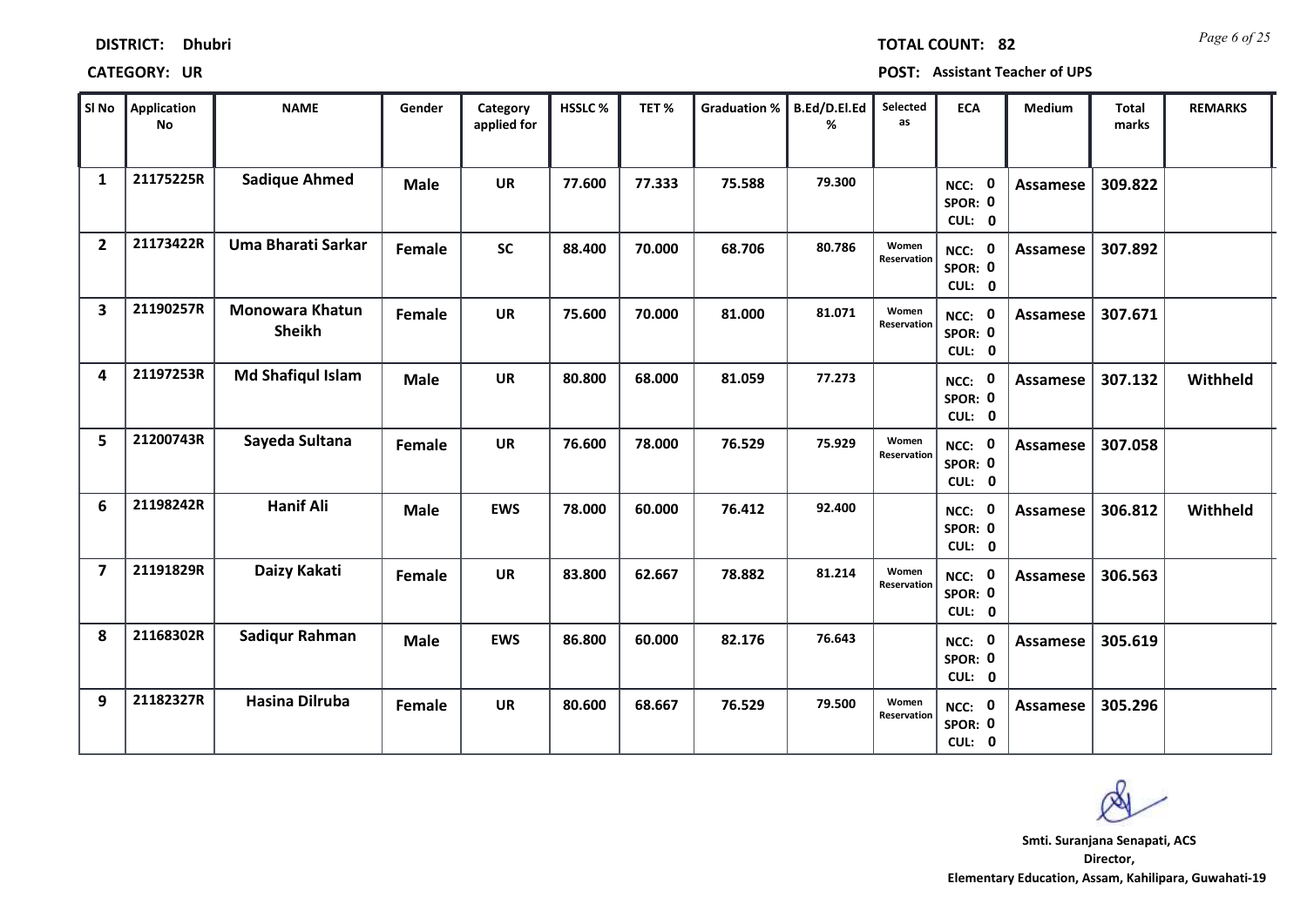| SI No | <b>Application</b><br>No | <b>NAME</b>            | Gender      | Category<br>applied for | HSSLC% | TET%   | <b>Graduation %</b> | B.Ed/D.El.Ed<br>% | Selected<br>as       | <b>ECA</b>                               | Medium          | <b>Total</b><br>marks | <b>REMARKS</b> |
|-------|--------------------------|------------------------|-------------|-------------------------|--------|--------|---------------------|-------------------|----------------------|------------------------------------------|-----------------|-----------------------|----------------|
| 10    | 21187712R                | <b>Mospique Rahman</b> | <b>Male</b> | <b>EWS</b>              | 82.400 | 77.333 | 74.588              | 70.429            |                      | $\mathbf 0$<br>NCC:<br>SPOR: 0<br>CUL: 0 | <b>Assamese</b> | 304.750               |                |
| 11    | 21182278R                | Lipika Sarma           | Female      | <b>EWS</b>              | 71.600 | 76.000 | 77.235              | 78.714            | Women<br>Reservation | NCC: 0<br>SPOR: 0<br>CUL: 0              | Assamese        | 303.550               |                |
| 12    | 21121707                 | Saswati Sarma          | Female      | <b>UR</b>               | 76.200 | 69.333 | 82.800              | 74.857            | Women<br>Reservation | NCC: 0<br>SPOR: 0<br>CUL: 0              | Assamese        | 303.190               |                |
| 13    | 21175287R                | Ranjuma Begam          | Female      | <b>UR</b>               | 75.600 | 74.000 | 75.294              | 78.214            | Women<br>Reservation | $\mathbf 0$<br>NCC:<br>SPOR: 0<br>CUL: 0 | Assamese        | 303.108               |                |
| 14    | 21167877R                | Sushmita Nag           | Female      | <b>UR</b>               | 77.400 | 66.667 | 76.471              | 82.286            | Women<br>Reservation | NCC: 0<br>SPOR: 0<br>CUL: 0              | Assamese        | 302.823               |                |
| 15    | 21131079                 | <b>Farny Ahmed</b>     | Female      | <b>UR</b>               | 88.800 | 60.667 | 76.000              | 77.350            | Women<br>Reservation | NCC: 0<br>SPOR: 0<br>CUL: 0              | Assamese        | 302.817               |                |
| 16    | 21174848R                | Doli Medhi             | Female      | <b>UR</b>               | 85.800 | 70.000 | 66.588              | 79.667            | Women<br>Reservation | NCC: 0<br>SPOR: 0<br>CUL: 0              | Assamese        | 302.055               |                |
| 17    | 21183358R                | Rumana Yasmin          | Female      | <b>UR</b>               | 86.200 | 61.333 | 74.444              | 80.000            | Women<br>Reservation | $\mathbf 0$<br>NCC:<br>SPOR: 0<br>CUL: 0 | Assamese        | 301.978               |                |
| 18    | 21179214R                | Dhrubajita Medhi       | Female      | <b>UR</b>               | 79.000 | 66.000 | 81.294              | 75.500            | Women<br>Reservation | <b>NCC: 0</b><br>SPOR: 0<br>CUL: 0       | Assamese        | 301.794               |                |

**DISTRICT: Dhubri**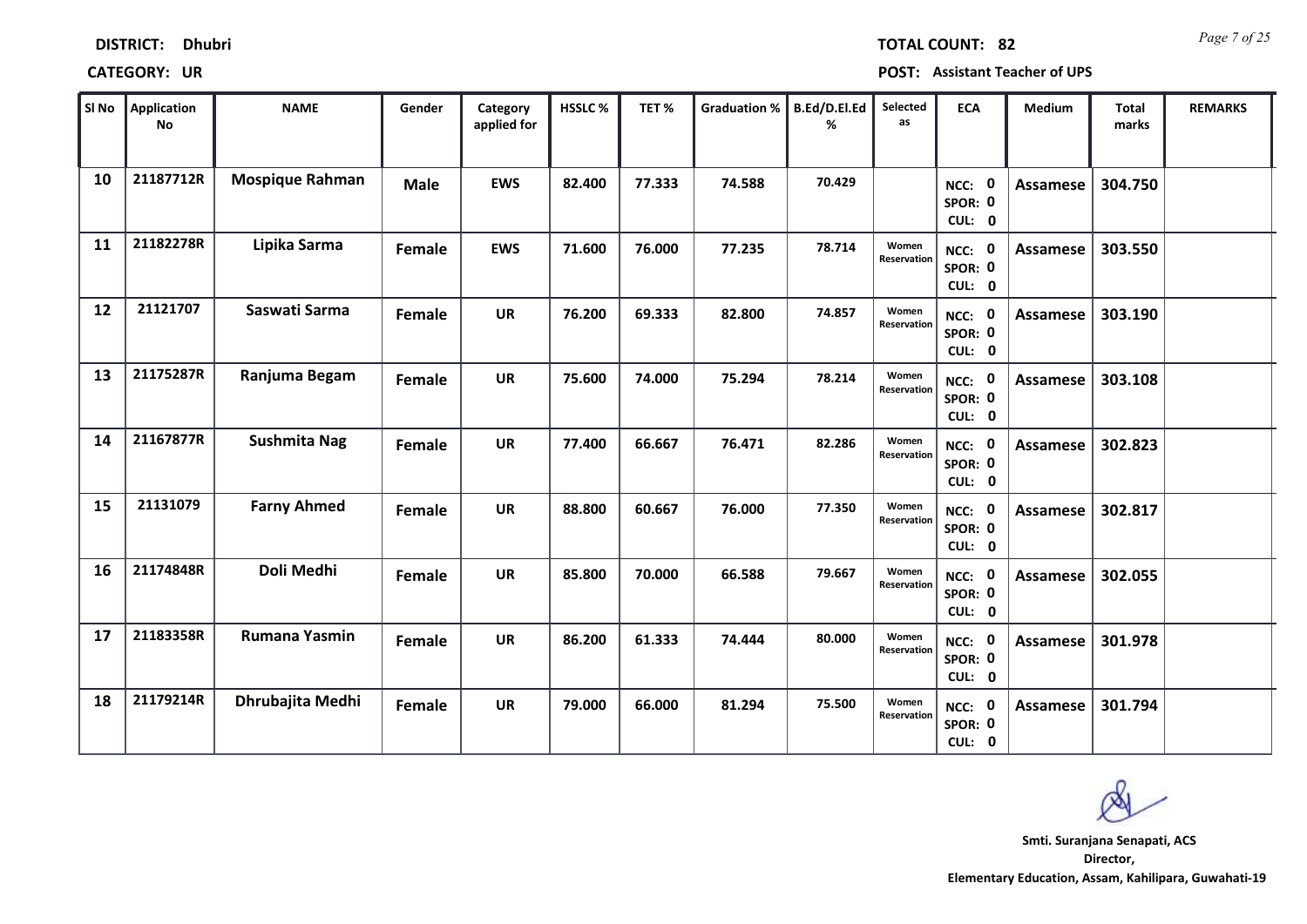| Sl No | Application<br>No | <b>NAME</b>                 | Gender      | Category<br>applied for | <b>HSSLC%</b> | TET%   | <b>Graduation %</b> | B.Ed/D.El.Ed<br>% | Selected<br>as       | <b>ECA</b>                               | Medium          | <b>Total</b><br>marks | <b>REMARKS</b> |
|-------|-------------------|-----------------------------|-------------|-------------------------|---------------|--------|---------------------|-------------------|----------------------|------------------------------------------|-----------------|-----------------------|----------------|
| 19    | 21199380R         | <b>Sheikh Sabina Yesmin</b> | Female      | <b>UR</b>               | 84.400        | 66.667 | 70.529              | 80.071            | Women<br>Reservation | $\mathbf 0$<br>NCC:<br>SPOR: 0<br>CUL: 0 | Assamese        | 301.668               |                |
| 20    | 21173943R         | <b>Rubi Das</b>             | Female      | <b>EWS</b>              | 82.400        | 66.667 | 71.118              | 80.786            | Women<br>Reservation | NCC: 0<br>SPOR: 0<br>CUL: 0              | Assamese        | 300.970               |                |
| 21    | 21100603          | <b>Abdul Hamid Sheikh</b>   | <b>Male</b> | <b>EWS</b>              | 76.800        | 62.667 | 71.706              | 89.400            |                      | $\mathbf 0$<br>NCC:<br>SPOR: 0<br>CUL: 0 | Assamese        | 300.573               | Withheld       |
| 22    | 21191316R         | Salima Rehan                | Female      | <b>EWS</b>              | 89.000        | 66.000 | 64.529              | 80.950            | Women<br>Reservation | 0<br>NCC:<br>SPOR: 0<br>CUL: 0           | Assamese        | 300.479               | Withheld       |
| 23    | 21199078R         | Zannatun Nasrin             | Female      | <b>UR</b>               | 72.000        | 64.000 | 73.647              | 90.350            | Women<br>Reservation | $\mathbf 0$<br>NCC:<br>SPOR: 0<br>CUL: 0 | <b>Assamese</b> | 299.997               | Withheld       |
| 24    | 21198175R         | Purabi Kalita               | Female      | <b>UR</b>               | 80.400        | 68.000 | 77.235              | 74.214            | Women<br>Reservation | $\mathbf 0$<br>NCC:<br>SPOR: 0<br>CUL: 0 | <b>Assamese</b> | 299.850               |                |
| 25    | 21206786R         | <b>Pranab Kumar Paul</b>    | <b>Male</b> | OBC/MOBC                | 81.400        | 63.333 | 84.529              | 70.350            |                      | $\mathbf 0$<br>NCC:<br>SPOR: 0<br>CUL: 0 | Assamese        | 299.613               |                |
| 26    | 21209342R         | <b>Akhinur Sultan</b>       | <b>Male</b> | <b>EWS</b>              | 75.800        | 72.000 | 62.882              | 88.500            |                      | $\mathbf 0$<br>NCC:<br>SPOR: 0<br>CUL: 0 | Assamese        | 299.182               | Withheld       |
| 27    | 21168427R         | <b>Afzalur Rahman</b>       | <b>Male</b> | <b>UR</b>               | 74.000        | 63.333 | 74.471              | 86.150            |                      | 0<br>NCC:<br>SPOR: 0<br>CUL: 0           | Assamese        | 297.954               |                |

### **CATEGORY: UR POST: Assistant Teacher of UPS**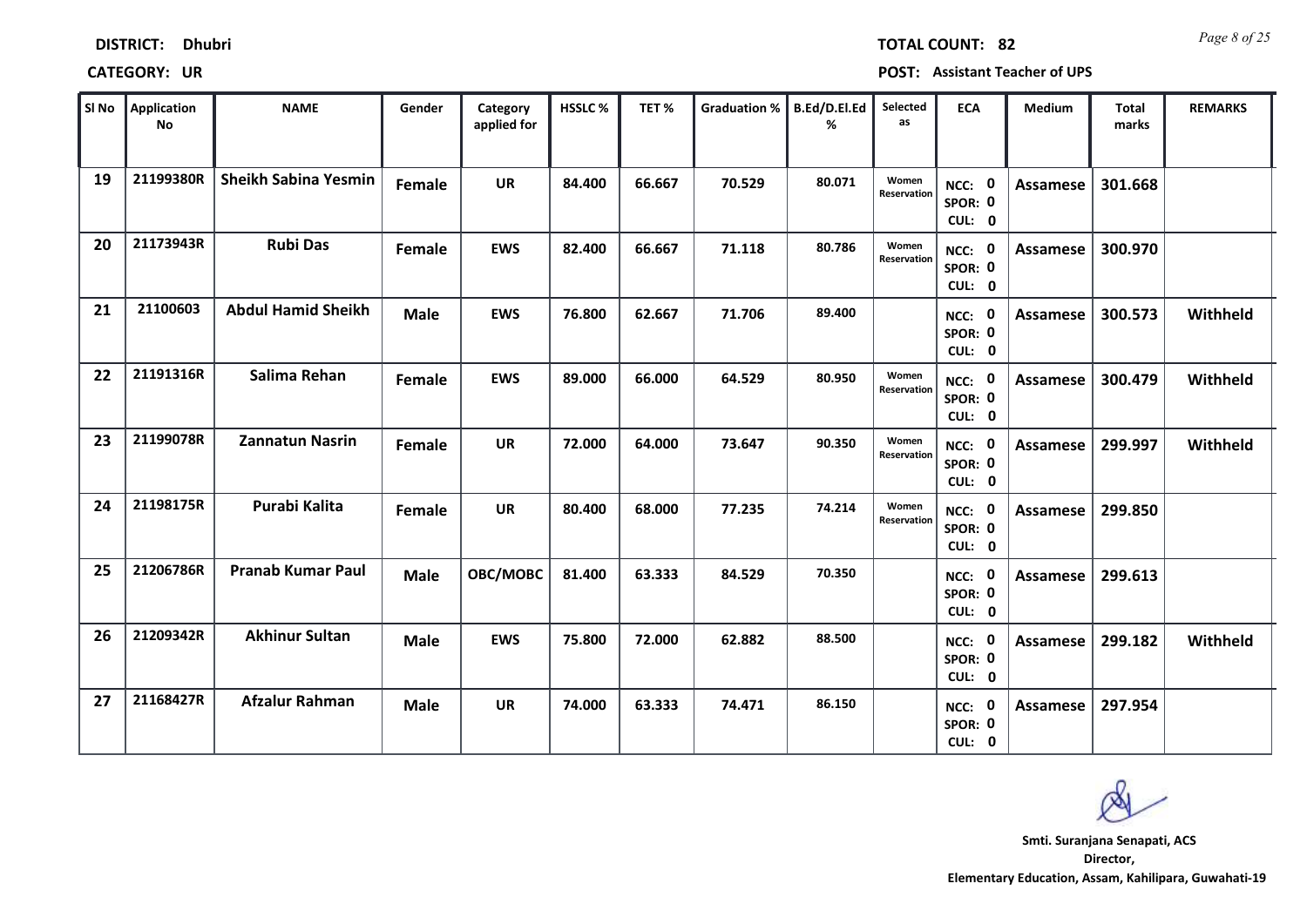| Sl No | <b>Application</b><br>No | <b>NAME</b>                              | Gender      | Category<br>applied for | <b>HSSLC%</b> | TET%   | <b>Graduation %</b> | B.Ed/D.El.Ed<br>% | Selected<br>as       | <b>ECA</b>                     | Medium          | <b>Total</b><br>marks | <b>REMARKS</b> |
|-------|--------------------------|------------------------------------------|-------------|-------------------------|---------------|--------|---------------------|-------------------|----------------------|--------------------------------|-----------------|-----------------------|----------------|
| 28    | 21186881R                | Gitanjali Das                            | Female      | <b>SC</b>               | 72.200        | 66.000 | 78.647              | 81.071            | Women<br>Reservation | NCC: 0<br>SPOR: 0<br>CUL: 0    | <b>Assamese</b> | 297.918               |                |
| 29    | 21212689R                | <b>Firdous Ul Kabir</b><br><b>Mollah</b> | <b>Male</b> | <b>UR</b>               | 79.400        | 66.000 | 74.235              | 78.278            |                      | NCC: 0<br>SPOR: 0<br>CUL: 0    | Assamese        | 297.913               |                |
| 30    | 21187369R                | <b>Surajit Debnath</b>                   | <b>Male</b> | OBC/MOBC                | 78.600        | 63.333 | 77.118              | 78.700            |                      | NCC: 0<br>SPOR: 0<br>CUL: 0    | Assamese        | 297.751               |                |
| 31    | 21203695R                | <b>Subhasree Dutta</b>                   | Female      | <b>UR</b>               | 78.200        | 69.333 | 72.529              | 77.643            | Women<br>Reservation | 0<br>NCC:<br>SPOR: 0<br>CUL: 0 | Assamese        | 297.706               |                |
| 32    | 21110231                 | <b>Nilotpal Sarma</b>                    | <b>Male</b> | <b>UR</b>               | 80.200        | 64.667 | 76.118              | 76.571            |                      | NCC: 0<br>SPOR: 0<br>CUL: 0    | Assamese        | 297.556               |                |
| 33    | 21187264R                | <b>Liza Das</b>                          | Female      | <b>EWS</b>              | 86.000        | 71.333 | 61.000              | 79.071            | Women<br>Reservation | NCC: 0<br>SPOR: 0<br>CUL: 0    | <b>Assamese</b> | 297.405               |                |
| 34    | 21178724R                | <b>Khandakar Julfikar</b><br>Ahmed       | <b>Male</b> | <b>UR</b>               | 80.000        | 60.000 | 77.118              | 80.214            |                      | NCC: 0<br>SPOR: 0<br>CUL: 0    | Assamese        | 297.332               |                |
| 35    | 21212777R                | Rituraj Saikia                           | <b>Male</b> | <b>EWS</b>              | 78.000        | 69.333 | 72.412              | 77.571            |                      | NCC: 0<br>SPOR: 0<br>CUL: 0    | Assamese        | 297.317               |                |
| 36    | 21119859                 | Ayesha Siddika                           | Female      | <b>UR</b>               | 77.600        | 63.333 | 75.353              | 80.857            | Women<br>Reservation | 0<br>NCC:<br>SPOR: 0<br>CUL: 0 | <b>Assamese</b> | 297.143               |                |

**Director, Elementary Education, Assam, Kahilipara, Guwahati-19 Smti. Suranjana Senapati, ACS**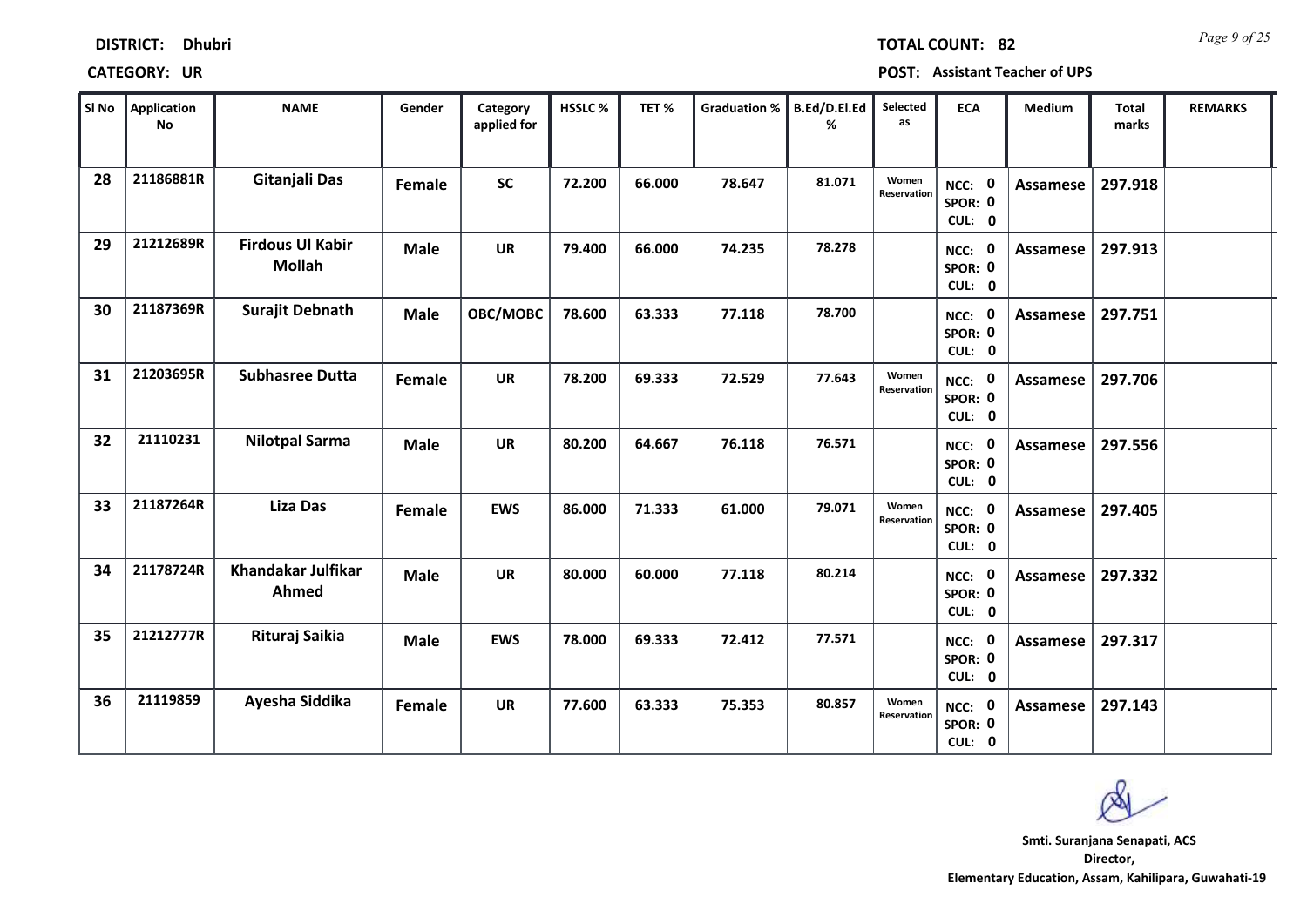| SI No | <b>Application</b><br><b>No</b> | <b>NAME</b>                 | Gender      | Category<br>applied for | <b>HSSLC%</b> | TET%   | <b>Graduation %</b> | B.Ed/D.El.Ed<br>% | Selected<br>as       | <b>ECA</b>                         | Medium          | Total<br>marks | <b>REMARKS</b> |
|-------|---------------------------------|-----------------------------|-------------|-------------------------|---------------|--------|---------------------|-------------------|----------------------|------------------------------------|-----------------|----------------|----------------|
| 37    | 21172292R                       | <b>Hafizur Rahman</b>       | <b>Male</b> | <b>EWS</b>              | 79.600        | 68.000 | 75.706              | 73.750            |                      | NCC: 0<br>SPOR: 0<br>CUL: 0        | Assamese        | 297.056        |                |
| 38    | 21184387R                       | Jiarul Islam                | <b>Male</b> | <b>EWS</b>              | 77.800        | 66.000 | 80.000              | 73.250            |                      | NCC: 0<br>SPOR: 0<br>CUL: 0        | Assamese        | 297.050        |                |
| 39    | 21190012R                       | Shammi Akhtar               | Female      | <b>UR</b>               | 75.000        | 60.000 | 77.294              | 84.450            | Women<br>Reservation | NCC: 0<br>SPOR: 0<br>CUL: 0        | Assamese        | 296.744        | Withheld       |
| 40    | 21166293R                       | Shahina Begum               | Female      | <b>UR</b>               | 79.800        | 67.333 | 68.529              | 80.900            | Women<br>Reservation | NCC: 0<br>SPOR: 0<br>CUL: 0        | Assamese        | 296.563        |                |
| 41    | 21180223R                       | Malaya Medhi                | Female      | <b>UR</b>               | 85.000        | 64.667 | 68.353              | 78.286            | Women<br>Reservation | NCC: 0<br>SPOR: 0<br>CUL: 0        | Assamese        | 296.305        |                |
| 42    | 21175825R                       | <b>Jinti Das</b>            | Female      | <b>UR</b>               | 85.000        | 60.000 | 73.278              | 77.929            |                      | NCC: 0<br>SPOR: 0<br>CUL: 0        | Assamese        | 296.206        |                |
| 43    | 21175125R                       | <b>Sultan Mominul Islam</b> | <b>Male</b> | <b>UR</b>               | 77.000        | 64.000 | 78.706              | 76.286            |                      | NCC: 0<br>SPOR: 0<br>CUL: 0        | Assamese        | 295.992        |                |
| 44    | 21199142R                       | <b>Abdul Karim</b>          | <b>Male</b> | <b>UR</b>               | 88.000        | 60.000 | 75.529              | 72.300            |                      | <b>NCC: 0</b><br>SPOR: 0<br>CUL: 0 | <b>Assamese</b> | 295.829        |                |
| 45    | 21181078R                       | <b>Ashrafun Nehar</b>       | Female      | <b>UR</b>               | 87.000        | 64.667 | 66.929              | 77.071            |                      | 0<br>NCC:<br>SPOR: 0<br>CUL: 0     | <b>Assamese</b> | 295.667        |                |

**Director, Elementary Education, Assam, Kahilipara, Guwahati-19 Smti. Suranjana Senapati, ACS**

**DISTRICT: Dhubri**

**CATEGORY: UR POST: Assistant Teacher of UPS**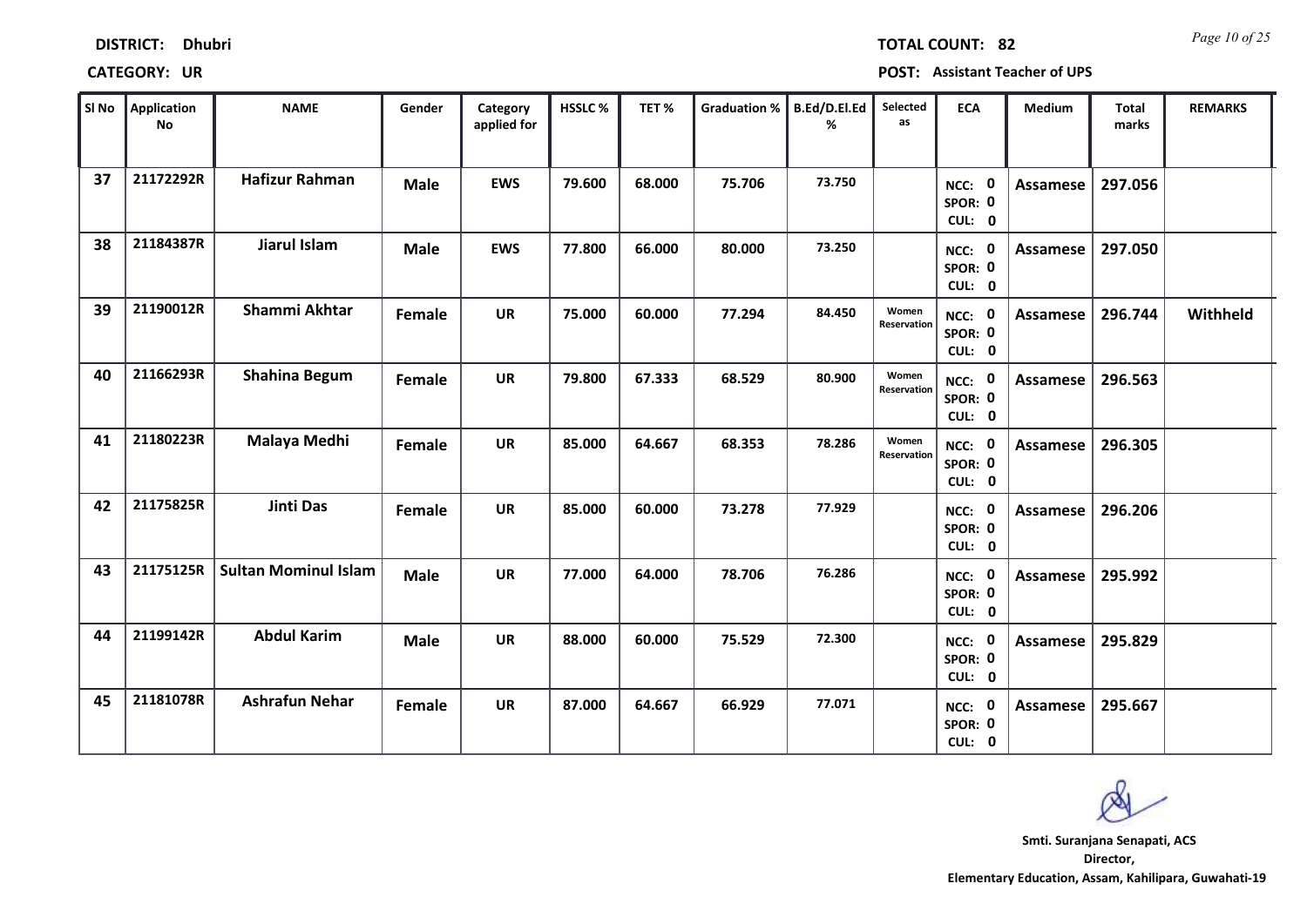| Sl No | <b>Application</b><br><b>No</b> | <b>NAME</b>              | Gender      | Category<br>applied for | HSSLC% | TET%   | <b>Graduation %</b> | B.Ed/D.El.Ed<br>% | Selected<br>as | <b>ECA</b>                         | Medium          | Total<br>marks | <b>REMARKS</b> |
|-------|---------------------------------|--------------------------|-------------|-------------------------|--------|--------|---------------------|-------------------|----------------|------------------------------------|-----------------|----------------|----------------|
| 46    | 21172901R                       | <b>Nasir Uddin Ahmed</b> | <b>Male</b> | <b>EWS</b>              | 75.800 | 68.667 | 74.235              | 76.786            |                | NCC: 0<br>SPOR: 0<br>CUL: 0        | <b>Assamese</b> | 295.488        |                |
| 47    | 21182283R                       | Sourita Guha             | Female      | <b>UR</b>               | 78.600 | 68.000 | 59.824              | 89.000            |                | NCC: 0<br>SPOR: 0<br>CUL: 0        | Assamese        | 295.424        |                |
| 48    | 21169378R                       | <b>Farhina Sayed</b>     | Female      | <b>UR</b>               | 78.000 | 68.667 | 71.059              | 77.571            |                | NCC: 0<br>SPOR: 0<br>CUL: 0        | Assamese        | 295.297        |                |
| 49    | 21199099R                       | <b>Antara Uzir</b>       | Female      | <b>UR</b>               | 79.200 | 65.333 | 75.647              | 75.000            |                | NCC: 0<br>SPOR: 0<br>CUL: 0        | <b>Assamese</b> | 295.180        |                |
| 50    | 21184292R                       | Himangshu Barman         | <b>Male</b> | <b>UR</b>               | 79.000 | 68.667 | 72.118              | 75.350            |                | NCC: 0<br>SPOR: 0<br>CUL: 0        | Assamese        | 295.134        |                |
| 51    | 21200262R                       | <b>Taslima Aktar</b>     | Female      | <b>UR</b>               | 76.800 | 60.000 | 75.353              | 82.800            |                | NCC: 0<br>SPOR: 0<br>CUL: 0        | Assamese        | 294.953        |                |
| 52    | 21199785R                       | <b>Sanikul Hoque</b>     | <b>Male</b> | <b>EWS</b>              | 84.400 | 65.333 | 68.706              | 76.500            |                | NCC: 0<br>SPOR: 0<br>CUL: 0        | Assamese        | 294.939        |                |
| 53    | 21177246R                       | Ashraful Islam           | <b>Male</b> | <b>EWS</b>              | 78.200 | 62.667 | 72.235              | 81.429            |                | <b>NCC: 0</b><br>SPOR: 0<br>CUL: 0 | Assamese        | 294.531        |                |
| 54    | 21212392R                       | Mijanur Rahman           | <b>Male</b> | <b>UR</b>               | 76.200 | 60.000 | 79.824              | 77.950            |                | <b>NCC: 0</b><br>SPOR: 0<br>CUL: 0 | Assamese        | 293.974        |                |

**Director, Elementary Education, Assam, Kahilipara, Guwahati-19 Smti. Suranjana Senapati, ACS**

*Page 11 of 25* **TOTAL COUNT: 82**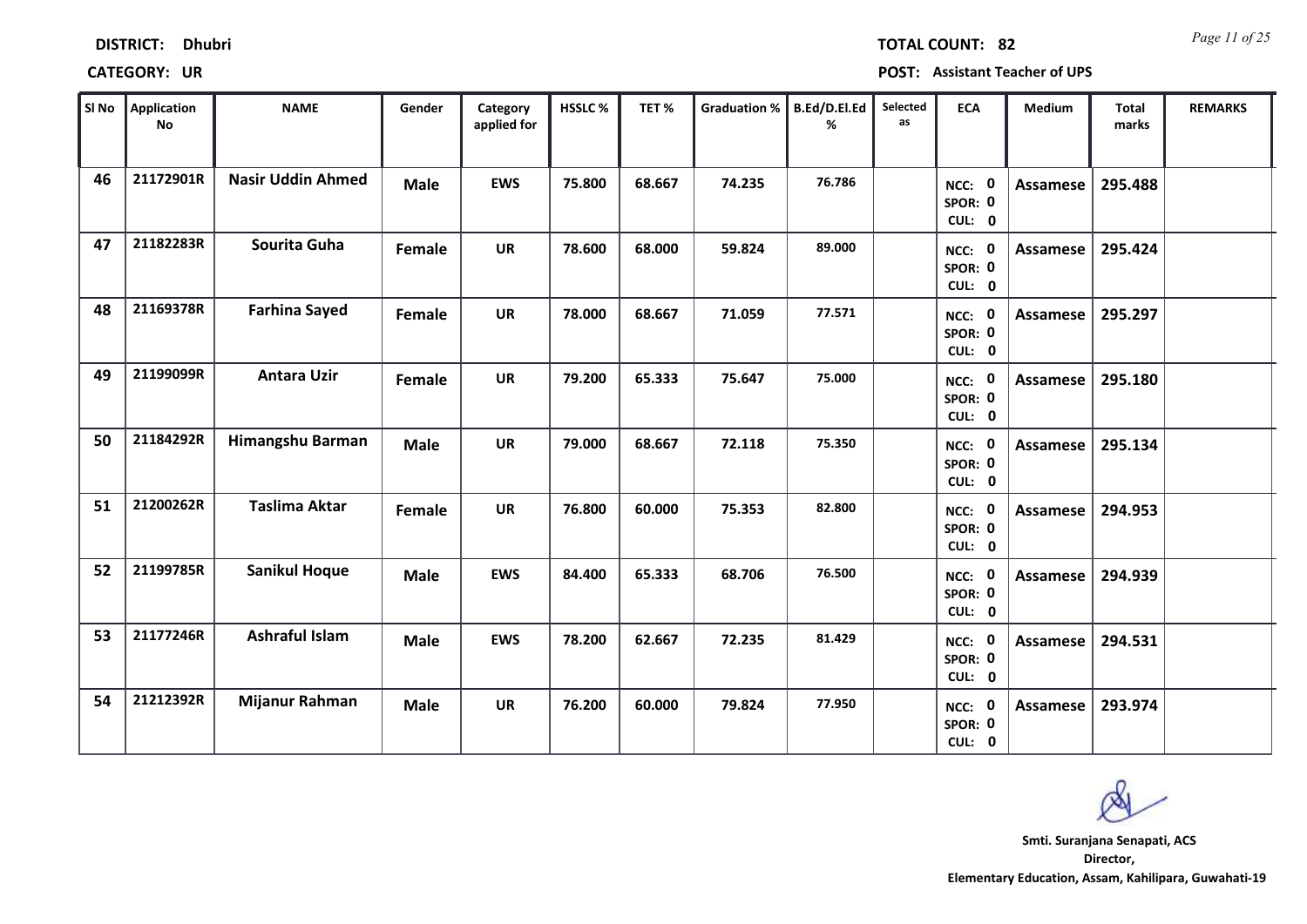| Sl No | Application<br><b>No</b> | <b>NAME</b>                        | Gender      | Category<br>applied for | HSSLC% | TET%   | Graduation %   B.Ed/D.El.Ed | %      | Selected<br>as | <b>ECA</b>                         | Medium          | <b>Total</b><br>marks | <b>REMARKS</b> |
|-------|--------------------------|------------------------------------|-------------|-------------------------|--------|--------|-----------------------------|--------|----------------|------------------------------------|-----------------|-----------------------|----------------|
| 55    | 21191707R                | <b>Maryam Khatun</b>               | Female      | <b>UR</b>               | 75.800 | 64.000 | 77.588                      | 76.571 |                | NCC: 0<br>SPOR: 0<br>CUL: 0        | Assamese        | 293.960               |                |
| 56    | 21190357R                | <b>Sheikh Md Ashraful</b><br>Islam | <b>Male</b> | <b>UR</b>               | 70.600 | 66.000 | 69.900                      | 87.300 |                | NCC: 0<br>SPOR: 0<br>CUL: 0        | Assamese        | 293.800               |                |
| 57    | 21203374R                | <b>Marvina Islam</b>               | Female      | <b>EWS</b>              | 71.200 | 77.333 | 69.529                      | 75.571 |                | NCC: 0<br>SPOR: 0<br>CUL: 0        | Assamese        | 293.634               |                |
| 58    | 21192848R                | <b>Ashraful Hoque</b>              | <b>Male</b> | <b>UR</b>               | 68.000 | 62.667 | 75.294                      | 87.600 |                | NCC: 0<br>SPOR: 0<br>CUL: 0        | <b>Assamese</b> | 293.561               |                |
| 59    | 21188766R                | <b>Kismat Talukder</b>             | Female      | <b>EWS</b>              | 82.600 | 61.333 | 75.235                      | 74.300 |                | NCC: 0<br>SPOR: 0<br>CUL: 0        | Assamese        | 293.469               |                |
| 60    | 21175037R                | <b>Yesmin Hoque</b><br>Choudhury   | Female      | <b>UR</b>               | 84.000 | 62.000 | 66.941                      | 80.350 |                | NCC: 0<br>SPOR: 0<br>CUL: 0        | Assamese        | 293.291               |                |
| 61    | 21194512R                | Laila Sultana Khanam               | Female      | <b>EWS</b>              | 75.000 | 64.000 | 74.706                      | 79.500 |                | NCC: 0<br>SPOR: 0<br>CUL: 0        | Assamese        | 293.206               |                |
| 62    | 21177876R                | <b>Hamidul Islam</b>               | <b>Male</b> | <b>EWS</b>              | 75.800 | 66.000 | 70.824                      | 80.400 |                | <b>NCC: 0</b><br>SPOR: 0<br>CUL: 0 | Assamese        | 293.024               |                |
| 63    | 21210322R                | Sofiqul Islam                      | <b>Male</b> | <b>EWS</b>              | 78.200 | 64.667 | 71.235                      | 78.900 |                | <b>NCC: 0</b><br>SPOR: 0<br>CUL: 0 | Assamese        | 293.002               |                |



**Director, Elementary Education, Assam, Kahilipara, Guwahati-19 Smti. Suranjana Senapati, ACS**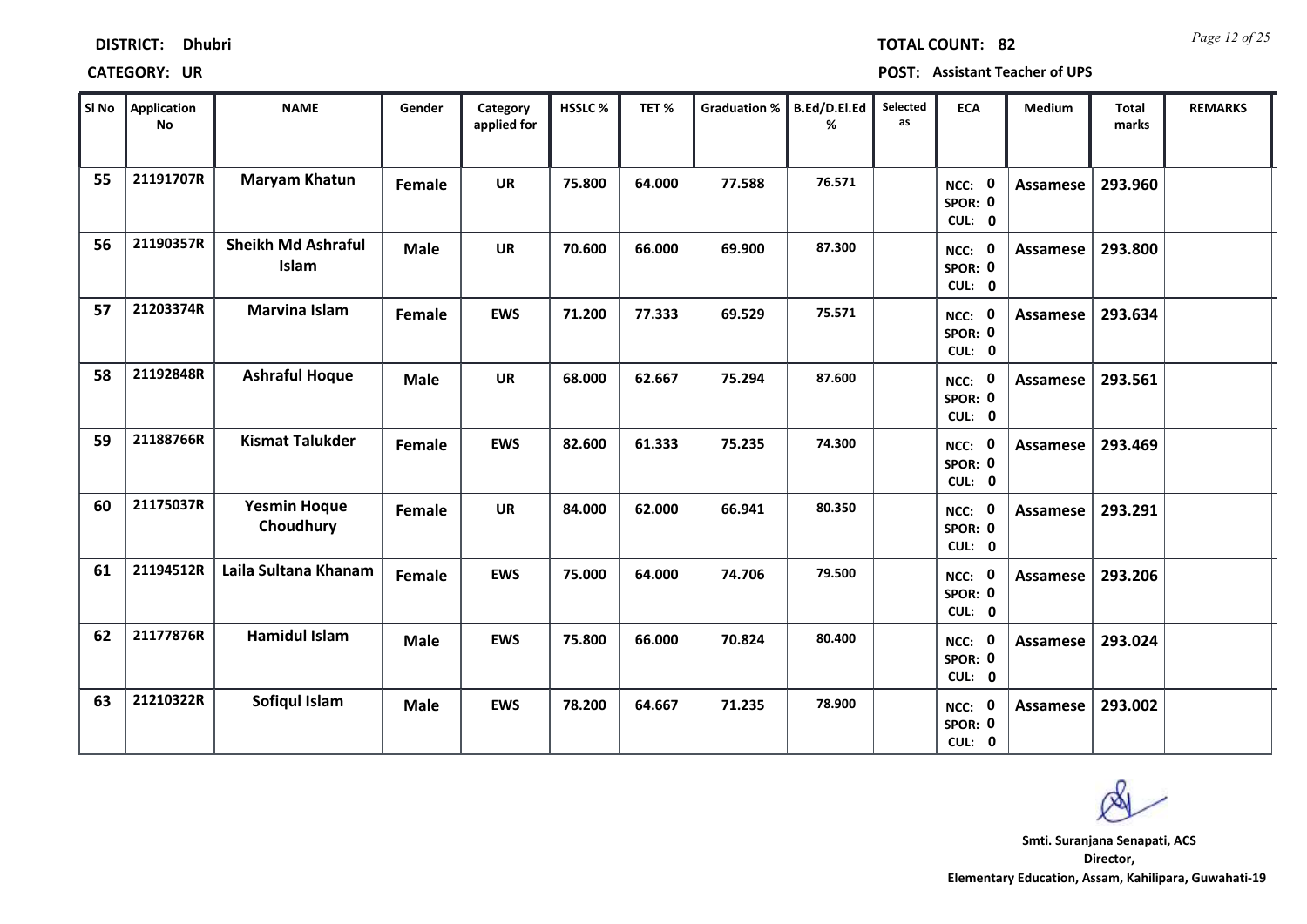| Sl No | <b>Application</b><br><b>No</b> | <b>NAME</b>               | Gender      | Category<br>applied for | HSSLC% | TET%   | <b>Graduation %</b> | B.Ed/D.El.Ed<br>% | Selected<br>as | <b>ECA</b>                         | Medium          | <b>Total</b><br>marks | <b>REMARKS</b> |
|-------|---------------------------------|---------------------------|-------------|-------------------------|--------|--------|---------------------|-------------------|----------------|------------------------------------|-----------------|-----------------------|----------------|
| 64    | 21183869R                       | Rafika Khatun             | Female      | <b>EWS</b>              | 82.000 | 64.667 | 67.176              | 79.150            |                | NCC: 0<br>SPOR: 0<br>CUL: 0        | <b>Assamese</b> | 292.993               |                |
| 65    | 21171372R                       | Dipa Moni Baishya         | Female      | <b>UR</b>               | 76.600 | 65.333 | 71.294              | 79.722            |                | NCC: 0<br>SPOR: 0<br>CUL: 0        | Assamese        | 292.950               |                |
| 66    | 21203929R                       | <b>Bhaskarjyoti Sarma</b> | <b>Male</b> | <b>EWS</b>              | 76.000 | 66.000 | 75.353              | 75.500            |                | NCC: 0<br>SPOR: 0<br>CUL: 0        | Assamese        | 292.853               |                |
| 67    | 21193986R                       | Debajit Dutta             | <b>Male</b> | <b>EWS</b>              | 69.000 | 66.000 | 68.000              | 89.800            |                | NCC: 0<br>SPOR: 0<br>CUL: 0        | Assamese        | 292.800               |                |
| 68    | 21212720R                       | <b>Monowar Hussain</b>    | <b>Male</b> | <b>EWS</b>              | 66.200 | 72.000 | 79.667              | 74.929            |                | NCC: 0<br>SPOR: 0<br>CUL: 0        | <b>Assamese</b> | 292.795               |                |
| 69    | 21202324R                       | Rasmi Rekha Sarma         | Female      | <b>UR</b>               | 80.800 | 66.000 | 74.167              | 71.786            |                | NCC: 0<br>SPOR: 0<br>CUL: 0        | Assamese        | 292.752               |                |
| 70    | 21195679R                       | <b>Arup Dey</b>           | <b>Male</b> | <b>UR</b>               | 65.800 | 73.333 | 67.529              | 86.000            |                | NCC: 0<br>SPOR: 0<br>CUL: 0        | Assamese        | 292.663               |                |
| 71    | 21175172R                       | <b>Runa Laila</b>         | Female      | <b>EWS</b>              | 77.200 | 62.667 | 74.765              | 77.857            |                | <b>NCC: 0</b><br>SPOR: 0<br>CUL: 0 | <b>Assamese</b> | 292.489               |                |
| 72    | 21180712R                       | <b>Ashabul Hussain</b>    | <b>Male</b> | <b>EWS</b>              | 77.200 | 60.000 | 74.000              | 81.286            |                | <b>NCC: 0</b><br>SPOR: 0<br>CUL: 0 | <b>Assamese</b> | 292.486               |                |

**DISTRICT: Dhubri**

*Page 13 of 25* **TOTAL COUNT: 82**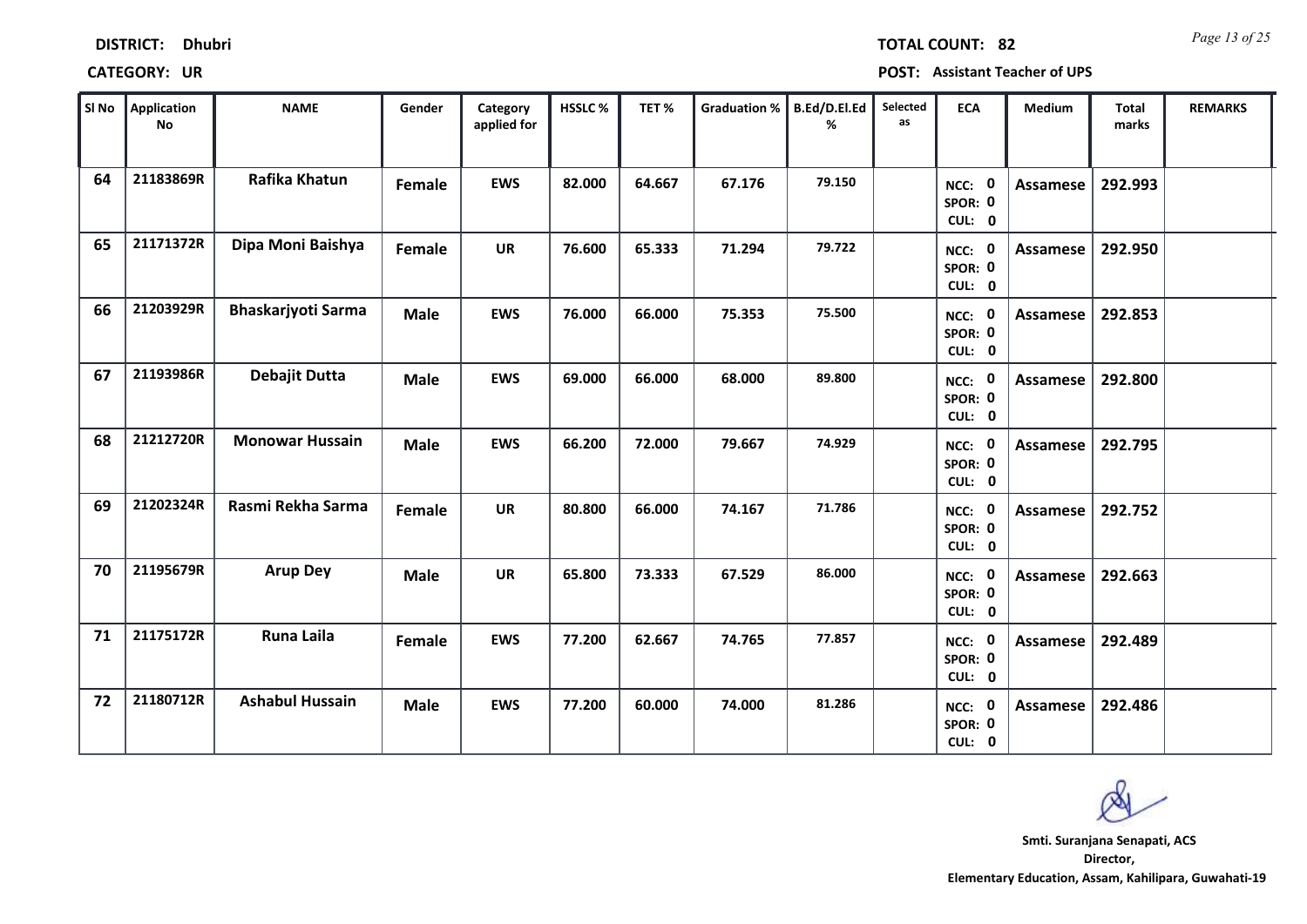| SI No | <b>Application</b><br><b>No</b> | <b>NAME</b>            | Gender      | Category<br>applied for | HSSLC% | TET%   | <b>Graduation %</b> | B.Ed/D.El.Ed<br>% | Selected<br>as | <b>ECA</b>                         | Medium          | Total<br>marks | <b>REMARKS</b> |
|-------|---------------------------------|------------------------|-------------|-------------------------|--------|--------|---------------------|-------------------|----------------|------------------------------------|-----------------|----------------|----------------|
| 73    | 21166276R                       | Dikshita Goswami       | Female      | <b>EWS</b>              | 78.000 | 66.000 | 67.765              | 80.556            |                | NCC: 0<br>SPOR: 0<br>CUL: 0        | Assamese        | 292.320        |                |
| 74    | 21185872R                       | Priyanka Saikia        | Female      | <b>EWS</b>              | 82.800 | 61.333 | 71.059              | 77.071            |                | NCC: 0<br>SPOR: 0<br>CUL: 0        | <b>Assamese</b> | 292.264        |                |
| 75    | 21193700R                       | <b>Bandita Goswami</b> | Female      | <b>EWS</b>              | 74.400 | 64.667 | 71.235              | 81.857            |                | NCC: 0<br>SPOR: 0<br>CUL: 0        | Assamese        | 292.159        |                |
| 76    | 21172096R                       | <b>Mizanur Rahman</b>  | <b>Male</b> | <b>EWS</b>              | 73.600 | 60.000 | 79.059              | 79.450            |                | NCC: 0<br>SPOR: 0<br>CUL: 0        | Assamese        | 292.109        |                |
| 77    | 21190208R                       | Susmita Saha           | Female      | <b>UR</b>               | 68.400 | 65.333 | 76.706              | 81.650            |                | NCC: 0<br>SPOR: 0<br>CUL: 0        | Assamese        | 292.089        |                |
| 78    | 21191783R                       | Himapriya Sarkar       | Female      | OBC/MOBC                | 65.800 | 70.000 | 76.706              | 79.571            |                | NCC: 0<br>SPOR: 0<br>CUL: 0        | Assamese        | 292.077        |                |
| 79    | 21198267R                       | <b>Munmun Islam</b>    | <b>Male</b> | <b>EWS</b>              | 70.400 | 67.333 | 65.294              | 88.950            |                | NCC: 0<br>SPOR: 0<br>CUL: 0        | Assamese        | 291.977        |                |
| 80    | 21170367R                       | <b>Mohsina Sk</b>      | Female      | <b>EWS</b>              | 77.400 | 61.333 | 72.176              | 81.000            |                | <b>NCC: 0</b><br>SPOR: 0<br>CUL: 0 | Assamese        | 291.910        |                |
| 81    | 21173553R                       | Rijumani Kalita        | Female      | <b>UR</b>               | 77.600 | 64.667 | 75.529              | 73.929            |                | NCC: 0<br>SPOR: 0<br>CUL: 0        | <b>Assamese</b> | 291.725        |                |

### **DISTRICT: Dhubri**

*Page 14 of 25* **TOTAL COUNT: 82**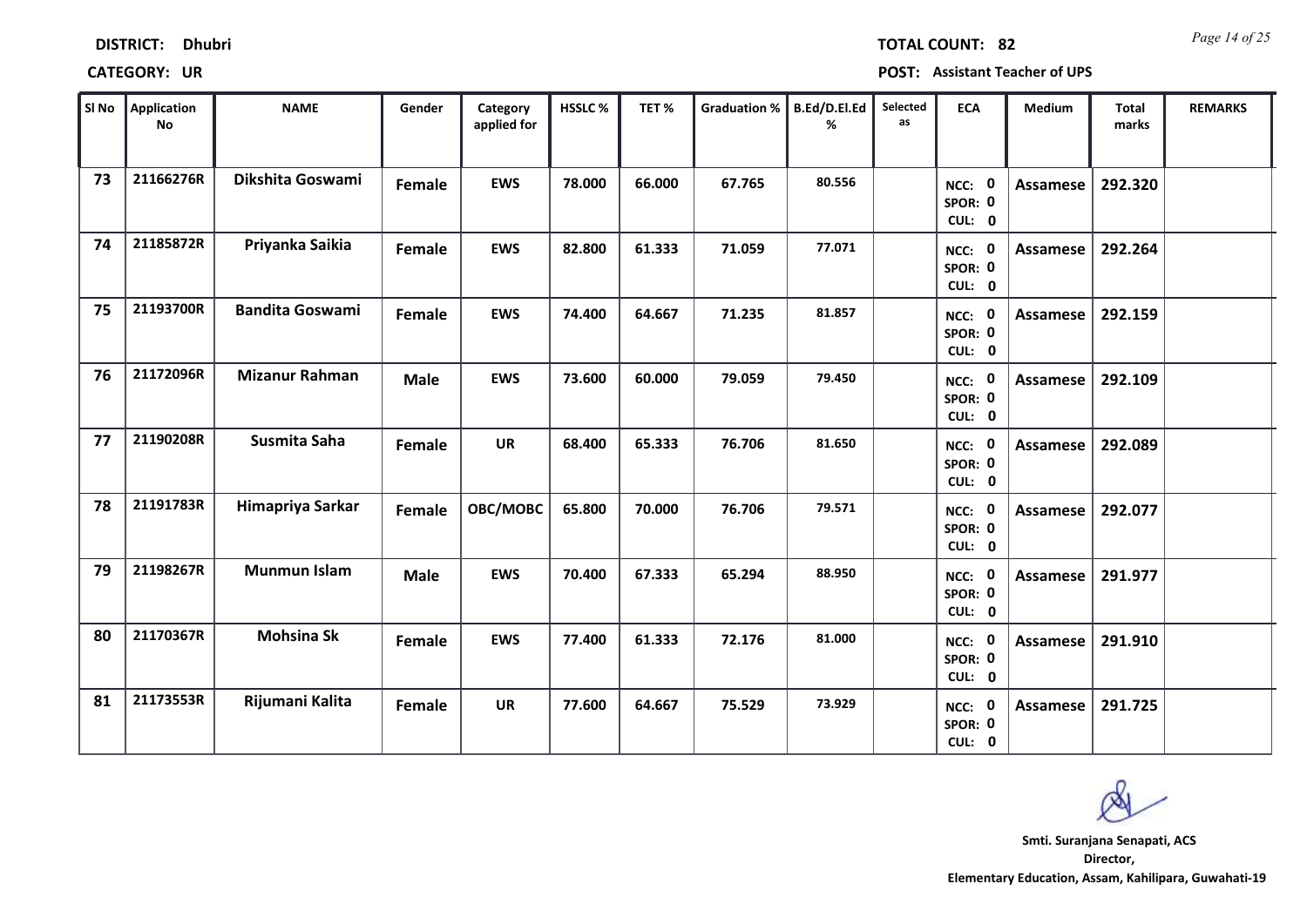*Page 15 of 25* **TOTAL COUNT: 82**

**DISTRICT: Dhubri**

**CATEGORY: UR POST: Assistant Teacher of UPS**

| SI No | <b>Application</b><br>No | <b>NAME</b>        | Gender | Category<br>applied for | <b>HSSLC</b> % | TET %  | Graduation %   B.Ed/D.El.Ed | %      | Selected<br>as | <b>ECA</b>                       | <b>Medium</b>   | Total<br>marks | <b>REMARKS</b> |
|-------|--------------------------|--------------------|--------|-------------------------|----------------|--------|-----------------------------|--------|----------------|----------------------------------|-----------------|----------------|----------------|
| 82    | 21182899R                | <b>Mobarak Ali</b> | Male   | <b>EWS</b>              | 76.800         | 62.667 | 80.412                      | 71.786 |                | . റ<br>NCC:<br>SPOR: 0<br>CUL: 0 | <b>Assamese</b> | 291.664        |                |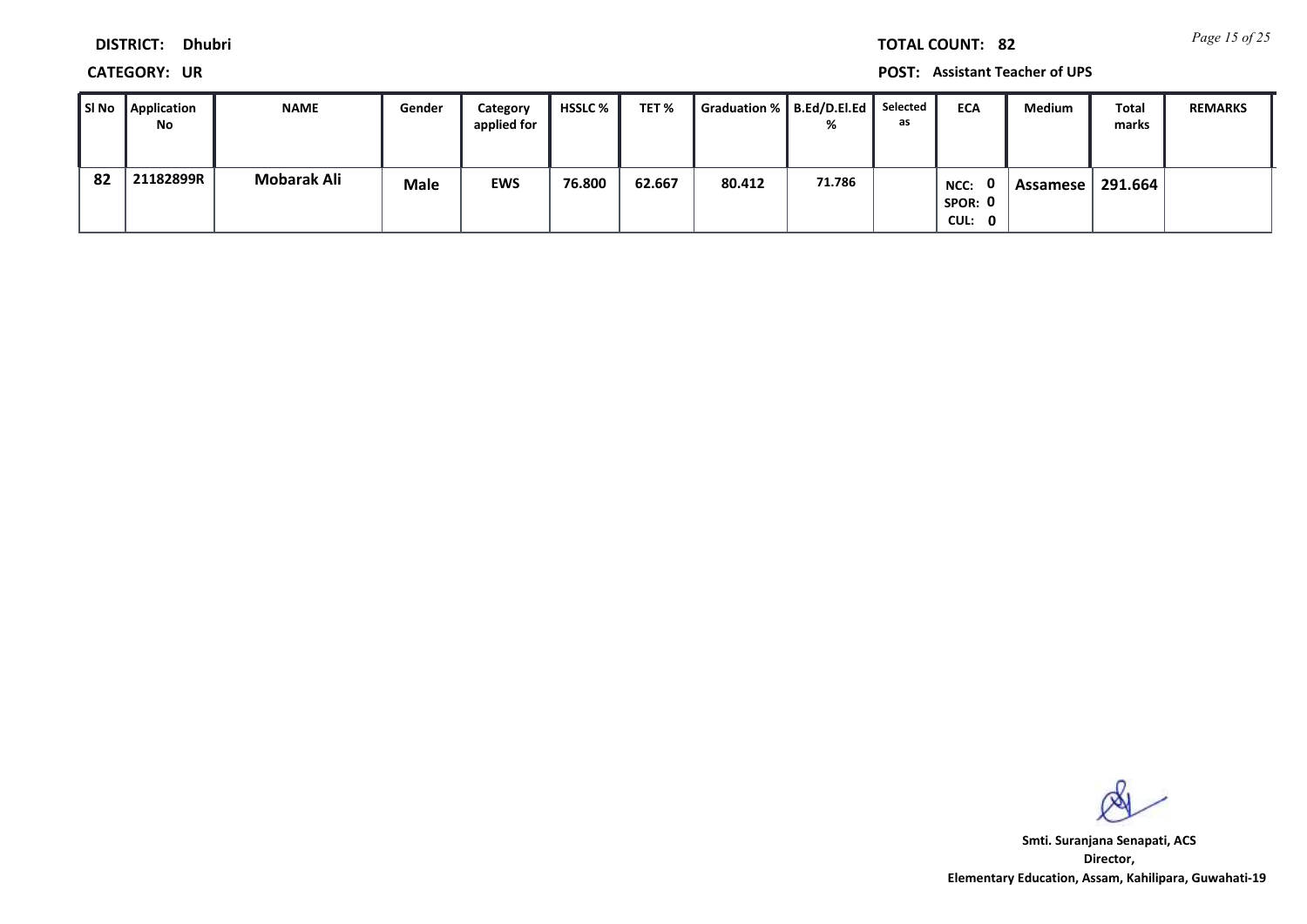*Page 16 of 25* **TOTAL COUNT: 1**

**DISTRICT: Dhubri**

**CATEGORY: EWS POST: Science Teacher of UPS**

| SI No Application<br>No | <b>NAME</b>            | Gender | Category<br>applied for | <b>HSSLC</b> % | TET %  | Graduation %   B.Ed/D.El.Ed   Selected | %      | as | <b>ECA</b>                       | Medium     | Total<br>marks | <b>REMARKS</b> |
|-------------------------|------------------------|--------|-------------------------|----------------|--------|----------------------------------------|--------|----|----------------------------------|------------|----------------|----------------|
| 21194909R               | <b>Sanowar Hussain</b> | Male   | <b>EWS</b>              | 73.600         | 62.667 | 78.235                                 | 78.077 |    | . വ<br>NCC:<br>SPOR: 0<br>CUL: 0 | Assamese l | 292.579        |                |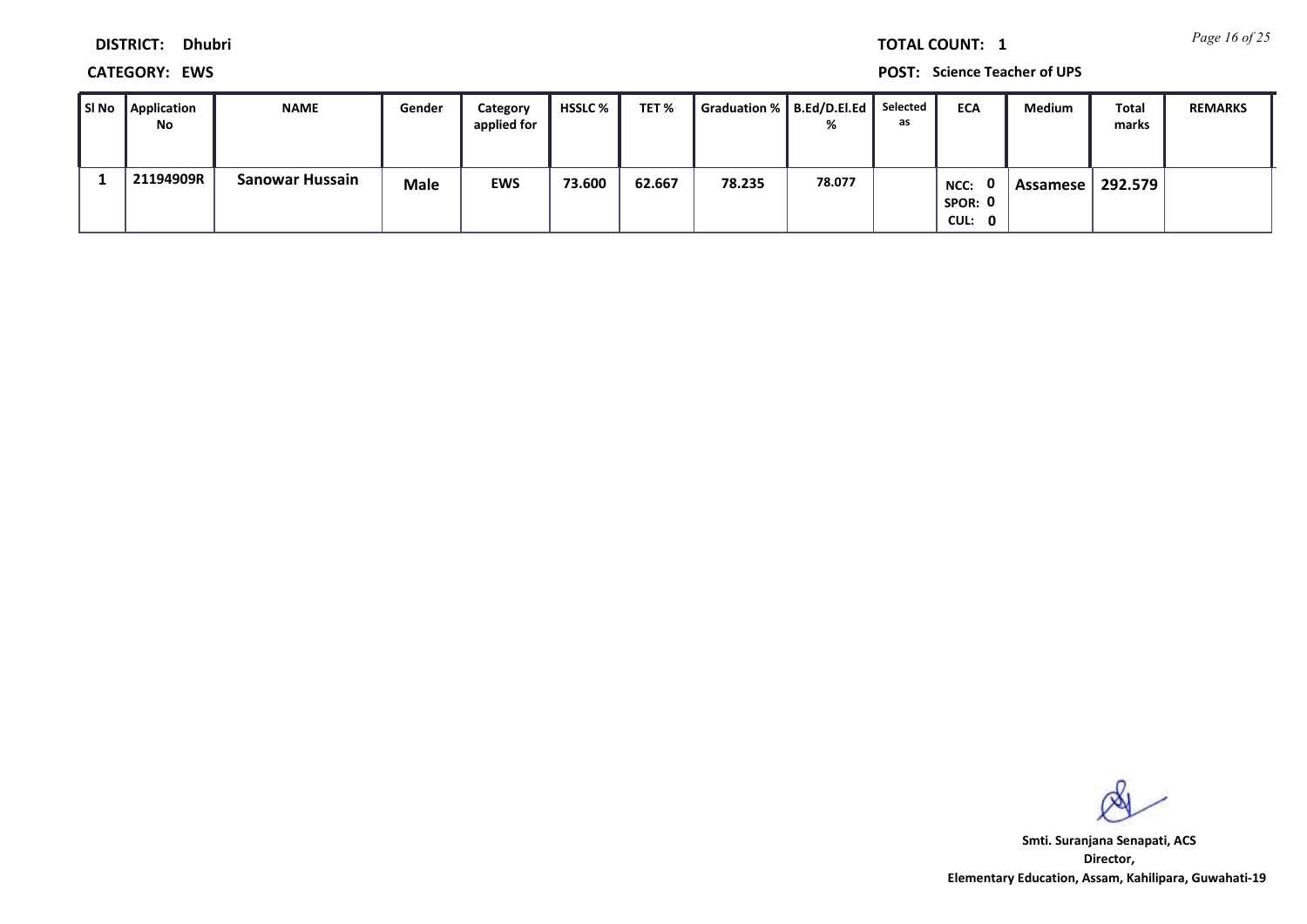| SI No          | Application<br><b>No</b> | <b>NAME</b>               | Gender      | Category<br>applied for | HSSLC% | TET%   | <b>Graduation %</b> | B.Ed/D.El.Ed<br>% | Selected<br>as       | <b>ECA</b>                         | Medium          | <b>Total</b><br>marks | <b>REMARKS</b> |
|----------------|--------------------------|---------------------------|-------------|-------------------------|--------|--------|---------------------|-------------------|----------------------|------------------------------------|-----------------|-----------------------|----------------|
| $\mathbf{1}$   | 21205171R                | Anurag Chauhan            | <b>Male</b> | OBC/MOBC                | 74.000 | 70.000 | 65.529              | 77.857            |                      | NCC: 0<br>SPOR: 0<br>CUL: 0        | <b>Assamese</b> | 287.387               |                |
| $\overline{2}$ | 21196153R                | Upasana Gogoi             | Female      | OBC/MOBC                | 76.200 | 66.000 | 81.214              | 63.667            | Women<br>Reservation | NCC: 0<br>SPOR: 0<br>CUL: 0        | <b>Assamese</b> | 287.081               |                |
| 3              | 21194585R                | Nayanjyoti Roy            | <b>Male</b> | OBC/MOBC                | 80.000 | 59.333 | 69.706              | 76.571            |                      | NCC: 0<br>SPOR: 0<br>CUL: 0        | <b>Assamese</b> | 285.611               |                |
| 4              | 21178199R                | <b>Bharati Roy Sangma</b> | Female      | OBC/MOBC                | 76.000 | 58.667 | 61.941              | 88.400            | Women<br>Reservation | NCC: 0<br>SPOR: 0<br>CUL: 0        | <b>Assamese</b> | 285.008               |                |
| 5              | 21182228R                | <b>Nikita Paul</b>        | Female      | OBC/MOBC                | 74.400 | 60.000 | 65.294              | 83.611            | Women<br>Reservation | NCC: 0<br>SPOR: 0<br>CUL: 0        | <b>Assamese</b> | 283.305               |                |
| 6              | 21211221R                | <b>Bhargav Paneru</b>     | <b>Male</b> | OBC/MOBC                | 84.200 | 70.667 | 56.000              | 71.571            |                      | NCC: 0<br>SPOR: 0<br>CUL: 0        | <b>Assamese</b> | 282.438               |                |
| $\overline{ }$ | 21184554R                | Rasani Devi               | Female      | OBC/MOBC                | 67.400 | 63.333 | 75.714              | 75.400            | Women<br>Reservation | NCC: 0<br>SPOR: 0<br>CUL: 0        | <b>Assamese</b> | 281.848               |                |
| 8              | 21207508R                | <b>Easmina Begum</b>      | Female      | OBC/MOBC                | 64.400 | 55.333 | 74.429              | 87.150            | Women<br>Reservation | <b>NCC: 0</b><br>SPOR: 0<br>CUL: 0 | <b>Assamese</b> | 281.312               |                |
| 9              | 21190393R                | Gayatri Ray               | Female      | OBC/MOBC                | 62.400 | 72.667 | 65.176              | 80.214            | Women<br>Reservation | NCC: 0<br>SPOR: 0<br>CUL: 0        | Assamese        | 280.457               |                |

### **CATEGORY: OBC/MOBC POST: Science Teacher of UPS**

*Page 17 of 25* **TOTAL COUNT: 19**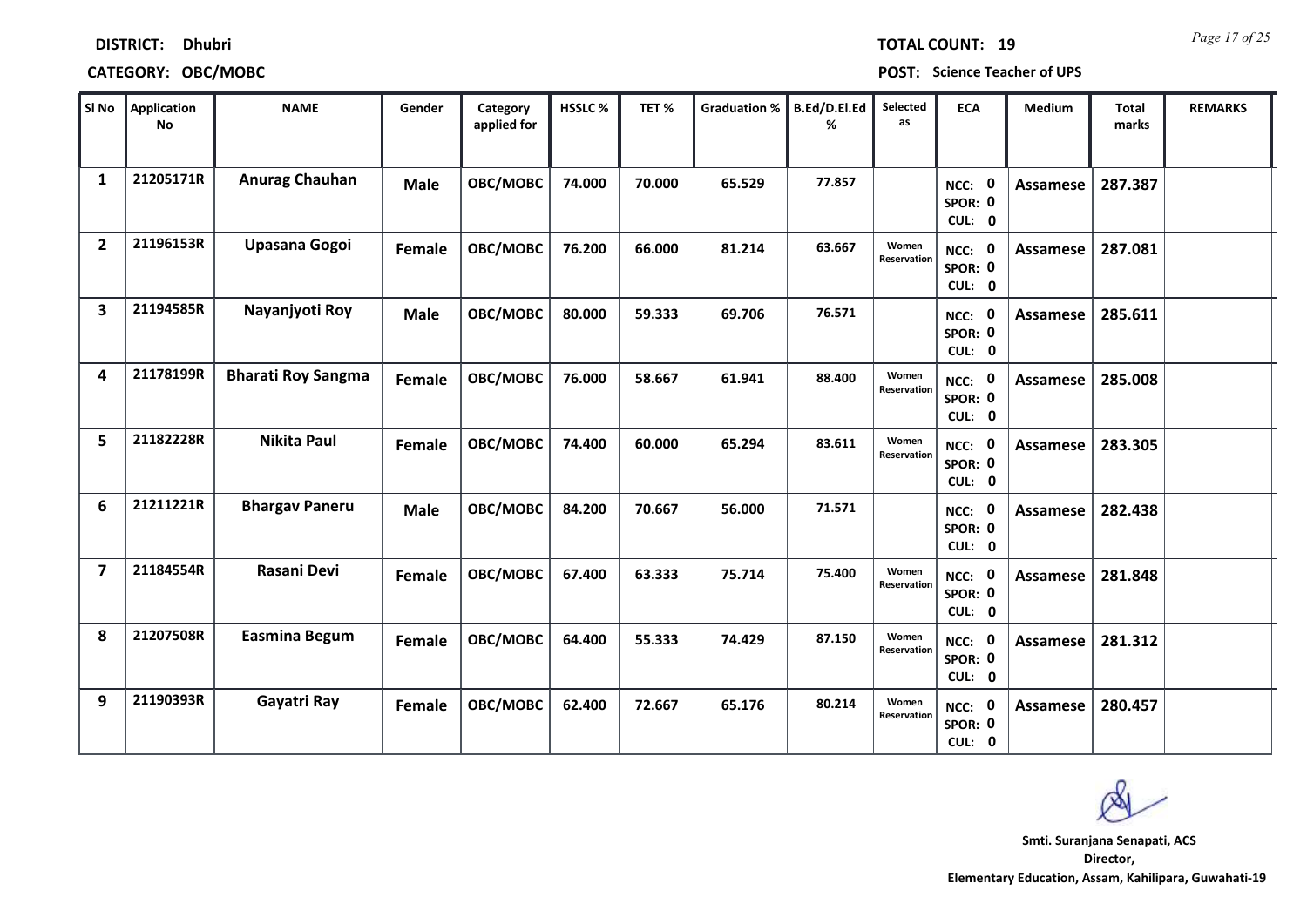| SI No | Application<br><b>No</b> | <b>NAME</b>                           | Gender      | Category<br>applied for | HSSLC% | TET%   | <b>Graduation %</b> | B.Ed/D.El.Ed<br>% | Selected<br><b>as</b> | <b>ECA</b>                         | Medium          | <b>Total</b><br>marks | <b>REMARKS</b> |
|-------|--------------------------|---------------------------------------|-------------|-------------------------|--------|--------|---------------------|-------------------|-----------------------|------------------------------------|-----------------|-----------------------|----------------|
| 10    | 21170024R                | Junti Chutia                          | Female      | OBC/MOBC                | 58.400 | 69.333 | 74.000              | 78.200            |                       | NCC: 0<br>SPOR: 0<br>CUL: 0        | <b>Assamese</b> | 279.933               |                |
| 11    | 21182664R                | Priyanka Bepari                       | Female      | OBC/MOBC                | 67.000 | 62.667 | 73.882              | 75.786            |                       | NCC: 0<br>SPOR: 0<br>CUL: 0        | <b>Assamese</b> | 279.335               |                |
| 12    | 21201593R                | <b>Bhagyalakshmi</b><br><b>Barman</b> | Female      | OBC/MOBC                | 78.000 | 60.000 | 75.647              | 65.400            |                       | NCC: 0<br>SPOR: 0<br>CUL: 0        | Assamese        | 279.047               |                |
| 13    | 21194078R                | <b>Dhiraj Das</b>                     | <b>Male</b> | OBC/MOBC                | 64.800 | 72.000 | 71.353              | 70.450            |                       | NCC: 0<br>SPOR: 0<br>CUL: 0        | Assamese        | 278.603               |                |
| 14    | 21203693R                | <b>Adity Chutia</b>                   | Female      | OBC/MOBC                | 66.200 | 68.000 | 74.714              | 69.643            |                       | NCC: 0<br>SPOR: 0<br>CUL: 0        | Assamese        | 278.557               |                |
| 15    | 21193725R                | <b>Rubul Roy</b>                      | <b>Male</b> | OBC/MOBC                | 68.800 | 69.333 | 65.118              | 74.714            |                       | NCC: 0<br>SPOR: 0<br>CUL: 0        | <b>Assamese</b> | 277.965               |                |
| 16    | 21198862R                | <b>Abdul Arej</b>                     | <b>Male</b> | OBC/MOBC                | 58.400 | 64.000 | 84.800              | 70.571            |                       | NCC: 0<br>SPOR: 0<br>CUL: 0        | <b>Assamese</b> | 277.771               |                |
| 17    | 21200914R                | <b>Archana Nath</b>                   | Female      | OBC/MOBC                | 72.000 | 61.333 | 70.706              | 73,400            |                       | <b>NCC: 0</b><br>SPOR: 0<br>CUL: 0 | <b>Assamese</b> | 277.439               |                |
| 18    | 21171899R                | Amiya Das                             | <b>Male</b> | OBC/MOBC                | 67.400 | 71.333 | 61.353              | 76.643            |                       | <b>NCC: 0</b><br>SPOR: 0<br>CUL: 0 | Assamese        | 276.729               |                |

### **CATEGORY: OBC/MOBC POST: Science Teacher of UPS**

**Director, Elementary Education, Assam, Kahilipara, Guwahati-19 Smti. Suranjana Senapati, ACS**

*Page 18 of 25* **TOTAL COUNT: 19**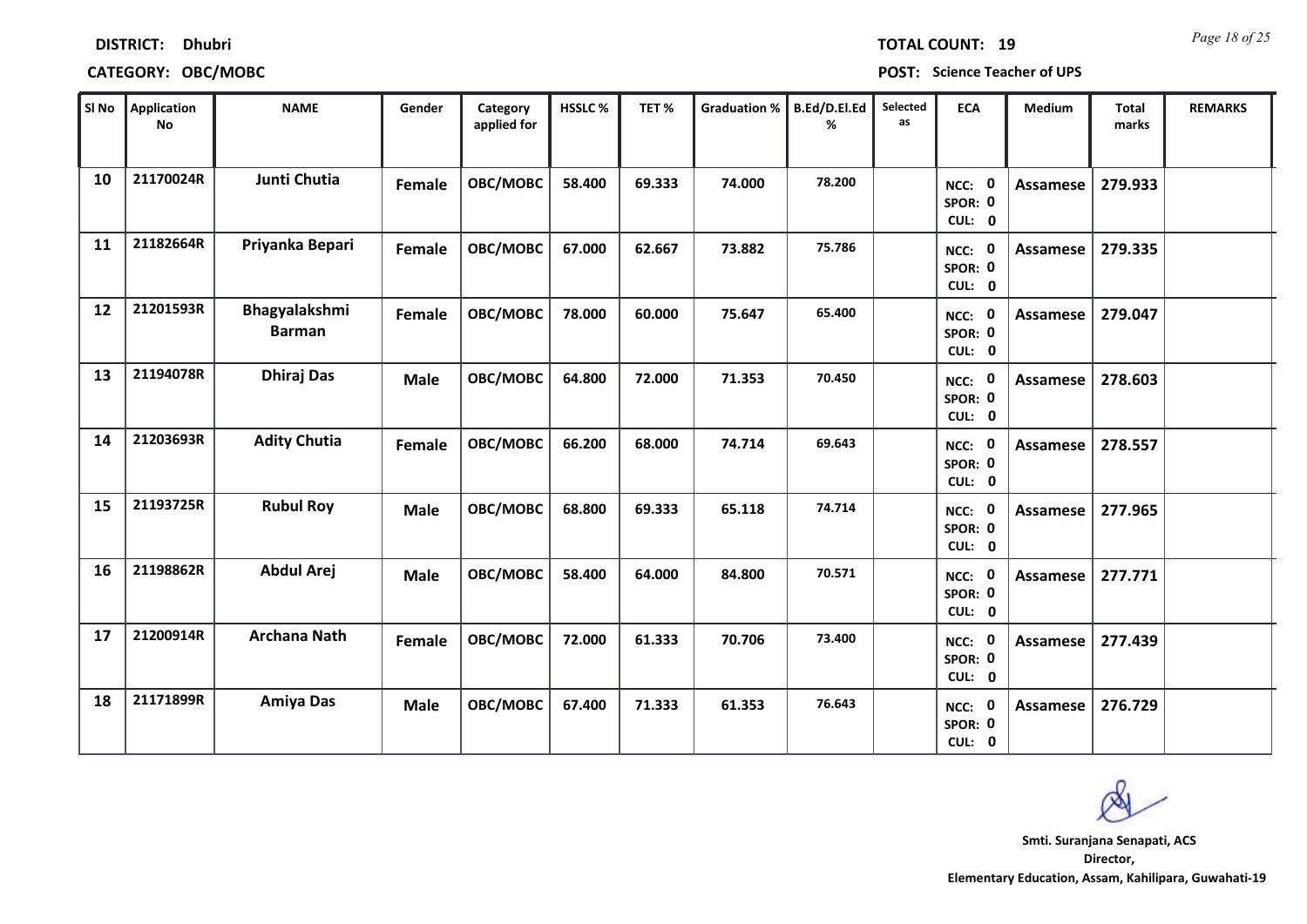*Page 19 of 25* **TOTAL COUNT: 19**

**DISTRICT: Dhubri**

### **CATEGORY: OBC/MOBC POST: Science Teacher of UPS**

| SI No | <b>Application</b><br>No | <b>NAME</b>          | Gender | Category<br>applied for | <b>HSSLC</b> % | TET %  | Graduation %    B.Ed/D.El.Ed | %      | Selected<br>as | <b>ECA</b>                       | <b>Medium</b> | Total<br>marks | <b>REMARKS</b> |
|-------|--------------------------|----------------------|--------|-------------------------|----------------|--------|------------------------------|--------|----------------|----------------------------------|---------------|----------------|----------------|
| 19    | 21169836R                | <b>Bhaskar Borah</b> | Male   | <b>OBC/MOBC</b>         | 75.200         | 66.000 | 58.714                       | 76.800 |                | . വ<br>NCC:<br>SPOR: 0<br>CUL: 0 | Assamese I    | 276.714        |                |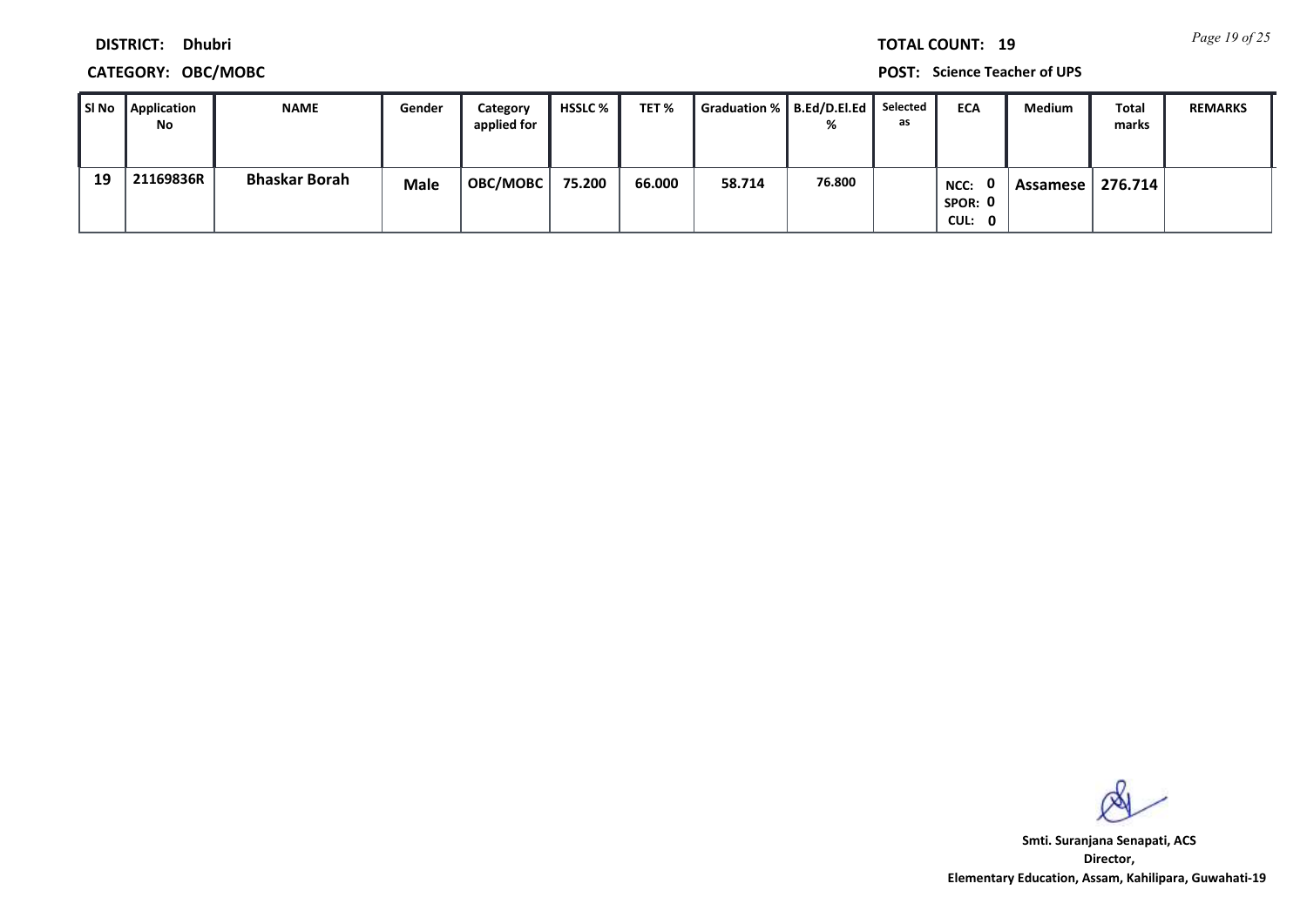|  | <b>TOTAL COUNT:</b> |  |
|--|---------------------|--|
|  |                     |  |
|  |                     |  |
|  |                     |  |

**CATEGORY: PwD POST: Science Teacher of UPS**

| SI No | <b>Application</b><br>No | <b>NAME</b>       | Gender      | Category<br>applied for | <b>HSSLC</b> % | TET %  | <b>Graduation %</b> | B.Ed/D.El.Ed<br>% | Selected<br>as | <b>ECA</b>                                | Medium   | <b>Total</b><br>marks | <b>REMARKS</b>         |
|-------|--------------------------|-------------------|-------------|-------------------------|----------------|--------|---------------------|-------------------|----------------|-------------------------------------------|----------|-----------------------|------------------------|
|       | 21196446R                | <b>Nur Alom</b>   | <b>Male</b> | <b>OBC/MOBC</b><br>PwD  | 67.400         | 66.667 | 51.071              | 72.929            |                | $\mathbf{0}$<br>NCC:<br>SPOR: 0<br>CUL: 0 | Assamese | 258.067               | <b>PwD</b><br>Withheld |
|       | 21168016R                | Abdul Aziz Laskar | <b>Male</b> | <b>OBC/MOBC</b><br>PwD  | 50.800         | 64.667 | 51.286              | 83.364            |                | $\mathbf{0}$<br>NCC:<br>SPOR: 0<br>CUL: 0 | Assamese | 250.116               | <b>PwD</b><br>Withheld |

**Director, Elementary Education, Assam, Kahilipara, Guwahati-19 Smti. Suranjana Senapati, ACS**

**2** *Page 20 of 25*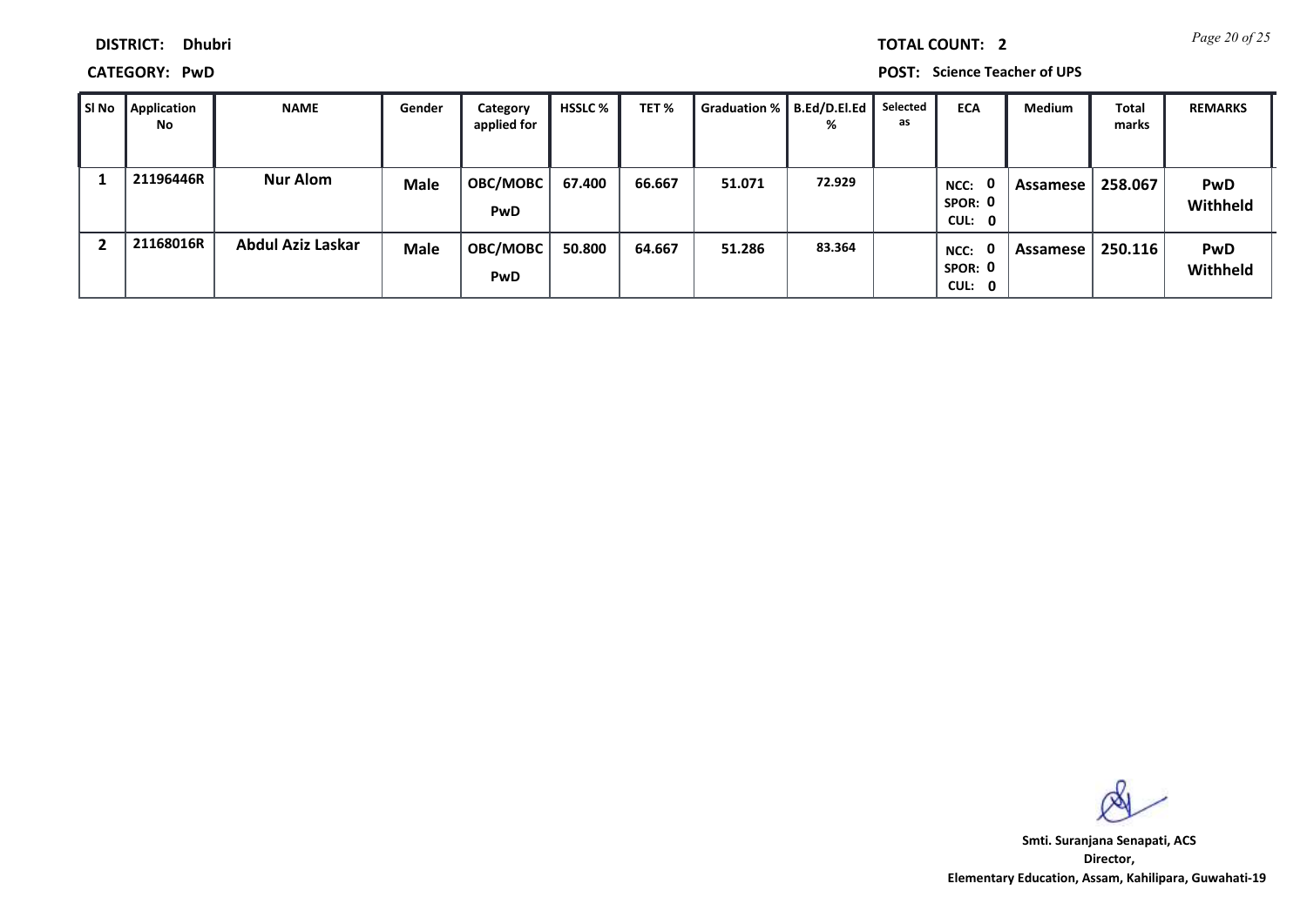| <b>DISTRICT:</b> | <b>Dhubri</b> |
|------------------|---------------|
|                  |               |

*Page 21 of 25* **TOTAL COUNT: 4**

**CATEGORY: SC POST: Science Teacher of UPS**

| SI No                   | Application<br>No | <b>NAME</b>        | Gender      | Category<br>applied for | <b>HSSLC %</b> | TET%   | Graduation % | B.Ed/D.El.Ed<br>% | Selected<br>as              | <b>ECA</b>                               | <b>Medium</b> | <b>Total</b><br>marks | <b>REMARKS</b> |
|-------------------------|-------------------|--------------------|-------------|-------------------------|----------------|--------|--------------|-------------------|-----------------------------|------------------------------------------|---------------|-----------------------|----------------|
| 1                       | 21202473R         | <b>Rita Biswas</b> | Female      | <b>SC</b>               | 78.800         | 73.333 | 64.294       | 78.000            | Women<br><b>Reservation</b> | $\mathbf 0$<br>NCC:<br>SPOR: 0<br>CUL: 0 | Assamese      | 294.427               |                |
| $\overline{2}$          | 21206520R         | Dibya Sarkar       | Female      | <b>SC</b>               | 69.400         | 66.667 | 72.588       | 74.357            |                             | 0<br>NCC:<br>SPOR: 0<br>CUL: 0           | Assamese      | 283.012               |                |
| $\overline{\mathbf{3}}$ | 21197692R         | Manoj Ranjan Das   | <b>Male</b> | <b>SC</b>               | 68.800         | 68.667 | 64.600       | 75.800            |                             | NCC: 0<br>SPOR: 0<br>CUL: 0              | Assamese      | 277.867               |                |
| 4                       | 21178537R         | Jayanta Kr Das     | Male        | <b>SC</b>               | 68.400         | 69.333 | 61.235       | 78.200            |                             | 0<br>NCC:<br>SPOR: 0<br>CUL: 0           | Assamese      | 277.169               |                |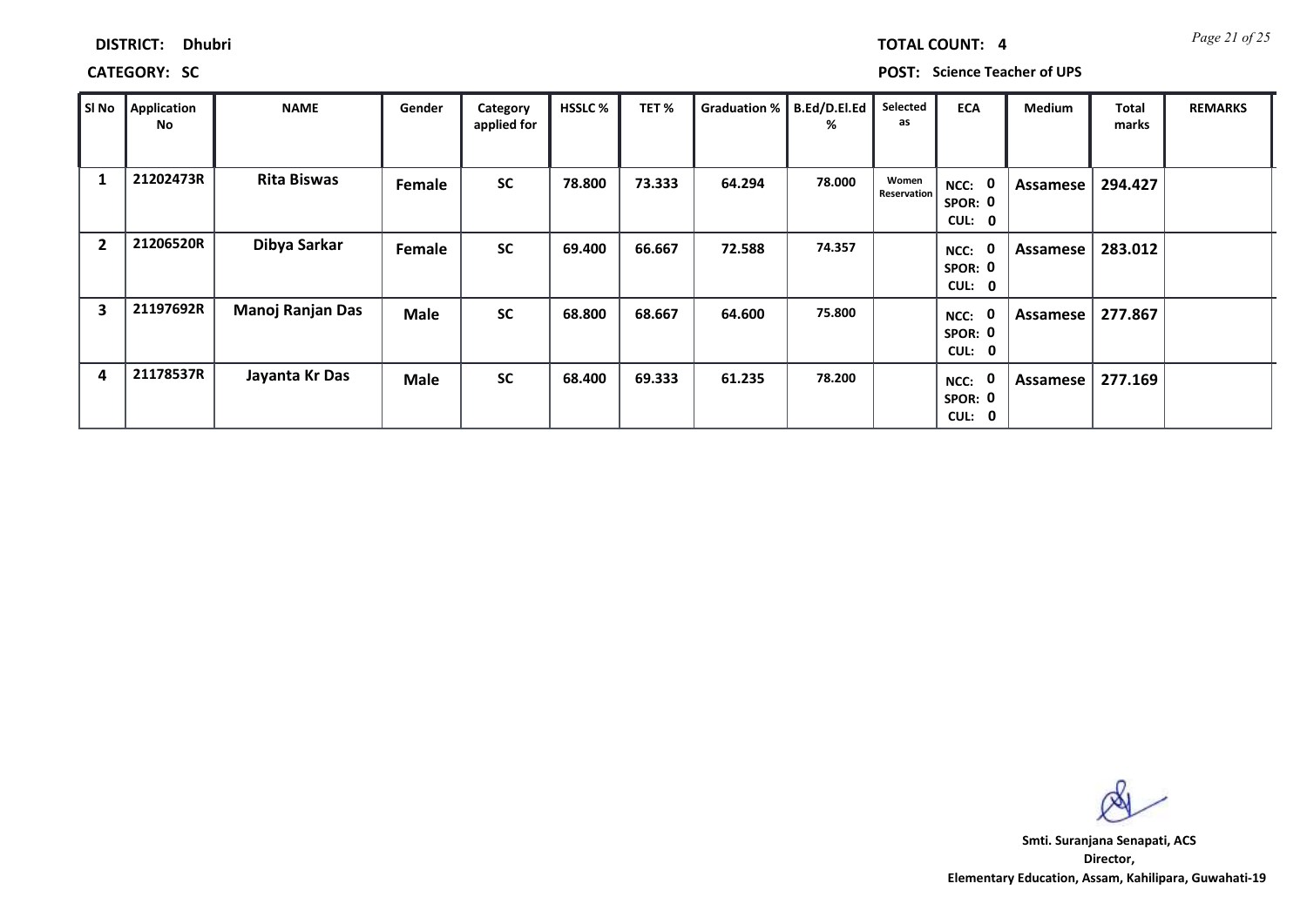*Page 22 of 25* **TOTAL COUNT: 1**

**DISTRICT: Dhubri**

**CATEGORY: STH POST: Science Teacher of UPS**

| SI No | Application<br>No | <b>NAME</b>            | Gender      | Category<br>applied for | HSSLC % | TET %  | Graduation %   B.Ed/D.El.Ed |        | Selected<br>as | <b>ECA</b>                       | Medium     | Total<br>marks | <b>REMARKS</b> |
|-------|-------------------|------------------------|-------------|-------------------------|---------|--------|-----------------------------|--------|----------------|----------------------------------|------------|----------------|----------------|
|       | 21171100R         | <b>Abison Phangsho</b> | <b>Male</b> | <b>STH</b>              | 62.600  | 57.333 | 52.412                      | 70.250 |                | . വ<br>NCC:<br>SPOR: 0<br>CUL: 0 | Assamese I | 242.595        |                |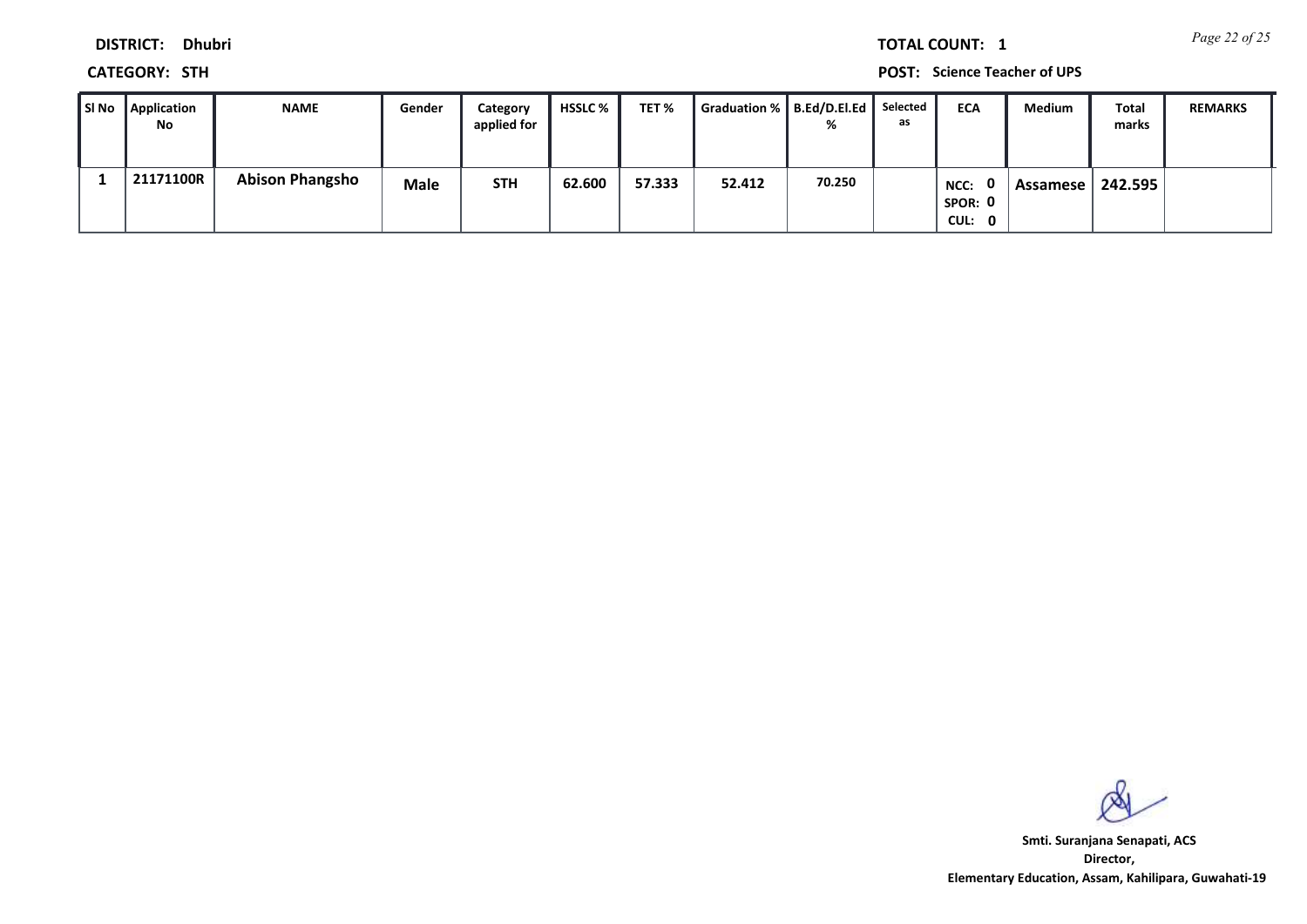| <b>DISTRICT:</b> | <b>Dhubri</b> |
|------------------|---------------|
|------------------|---------------|

*Page 23 of 25* **TOTAL COUNT: 5**

**CATEGORY: STP POST: Science Teacher of UPS**

| SI No                   | Application<br>No | <b>NAME</b>                      | Gender      | Category<br>applied for | <b>HSSLC %</b> | TET%   | <b>Graduation %</b> | B.Ed/D.El.Ed<br>℅ | Selected<br>as       | <b>ECA</b>                                                    | <b>Medium</b> | <b>Total</b><br>marks | <b>REMARKS</b> |
|-------------------------|-------------------|----------------------------------|-------------|-------------------------|----------------|--------|---------------------|-------------------|----------------------|---------------------------------------------------------------|---------------|-----------------------|----------------|
| 1                       | 21172834R         | <b>Dhriten Brahma</b><br>Daimary | <b>Male</b> | <b>STP</b>              | 67.800         | 72.667 | 55.647              | 77.650            |                      | $\mathbf{0}$<br>NCC:<br>SPOR: 0<br><b>CUL:</b><br>$\mathbf 0$ | Assamese      | 273.764               |                |
| $\overline{2}$          | 21174477R         | <b>Bipin Chandra</b><br>Kachari  | <b>Male</b> | <b>STP</b>              | 70.800         | 64.667 | 60.588              | 70.143            |                      | 0<br>NCC:<br>SPOR: 0<br><b>CUL:</b><br>$\mathbf 0$            | Assamese      | 266.198               |                |
| $\overline{\mathbf{3}}$ | 21190181R         | Ruma Rabha                       | Female      | <b>STP</b>              | 61.200         | 67.333 | 62.882              | 72.550            | Women<br>Reservation | NCC: 0<br>SPOR: 0<br><b>CUL:</b><br>$\mathbf{0}$              | Assamese      | 263.966               |                |
| 4                       | 21178747R         | Deep Konwar                      | <b>Male</b> | <b>STP</b>              | 62.600         | 73.333 | 61.588              | 62.100            |                      | $\mathbf{0}$<br>NCC:<br>SPOR: 0<br>CUL: 0                     | Assamese      | 259.622               |                |
| 5                       | 21188253R         | <b>Bhabanita Rabha</b>           | Female      | <b>STP</b>              | 65.800         | 58.667 | 65.471              | 68.850            | Women<br>Reservation | NCC: 0<br>SPOR: 0<br>CUL:<br>0                                | Assamese      | 258.787               |                |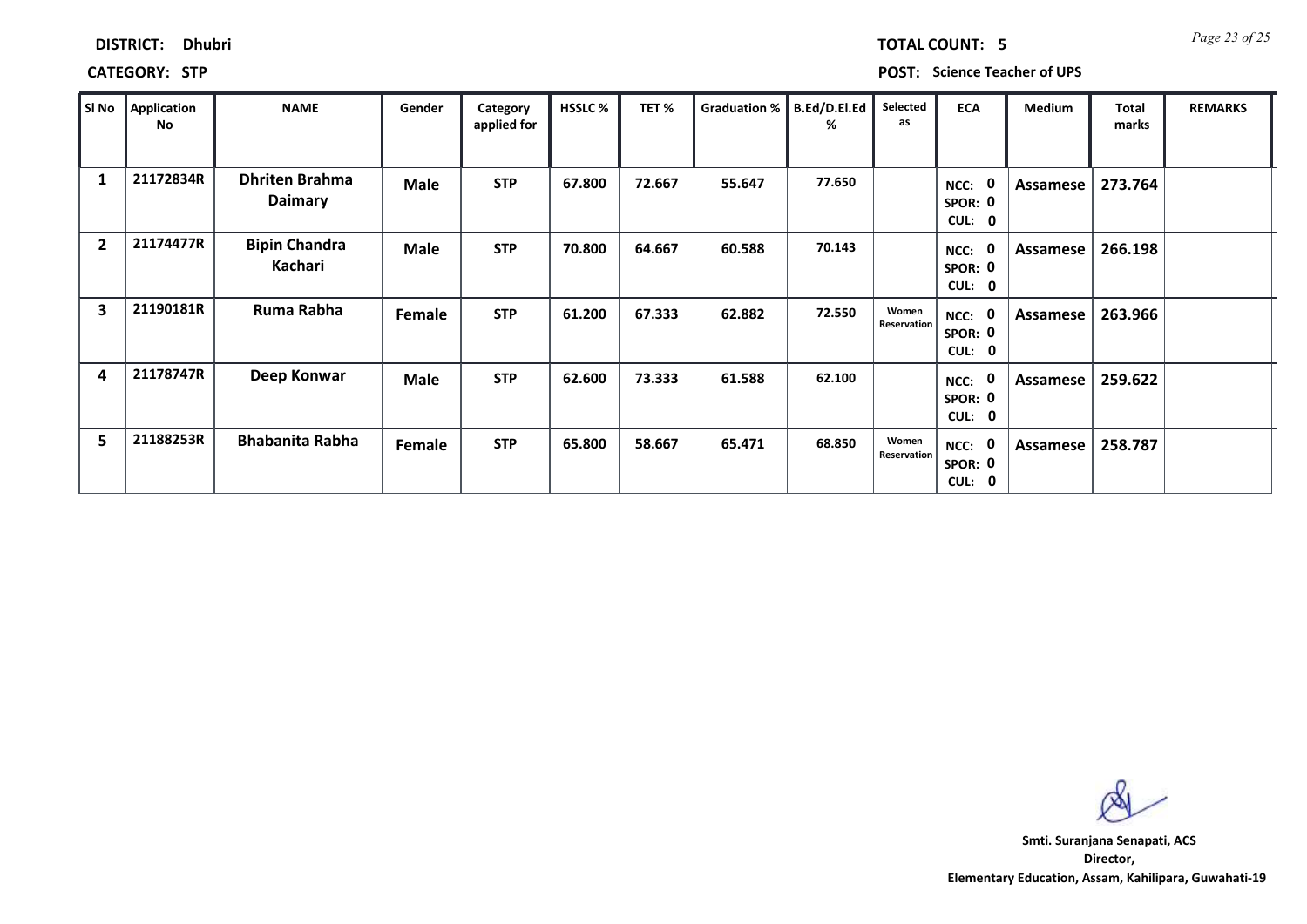| SI No          | Application<br>No | <b>NAME</b>                           | Gender      | Category<br>applied for | HSSLC % | TET %  | Graduation %   B.Ed/D.El.Ed | %      | Selected<br>as       | ECA                         | Medium          | <b>Total</b><br>marks | <b>REMARKS</b> |
|----------------|-------------------|---------------------------------------|-------------|-------------------------|---------|--------|-----------------------------|--------|----------------------|-----------------------------|-----------------|-----------------------|----------------|
| $\mathbf{1}$   | 21212307R         | <b>Monsur Alom</b>                    | <b>Male</b> | <b>UR</b>               | 84.200  | 70.667 | 84.118                      | 81.000 |                      | NCC: 0<br>SPOR: 0<br>CUL: 0 | <b>Assamese</b> | 319.984               | Withheld       |
| $\overline{2}$ | 21173318R         | Anupama Rani Das                      | Female      | <b>UR</b>               | 82.000  | 61.333 | 73.765                      | 90.100 | Women<br>Reservation | NCC: 0<br>SPOR: 0<br>CUL: 0 | Assamese        | 307.198               | Withheld       |
| 3              | 21167797R         | Kamaljyoti<br>Chakravorty             | Male        | <b>UR</b>               | 81.800  | 74.000 | 79.235                      | 70.400 |                      | NCC: 0<br>SPOR: 0<br>CUL: 0 | <b>Assamese</b> | 305.435               |                |
| 4              | 21198008R         | Shreyashi Guha                        | Female      | <b>UR</b>               | 82.400  | 60.000 | 80.588                      | 80.500 | Women<br>Reservation | NCC: 0<br>SPOR: 0<br>CUL: 0 | Assamese        | 303.488               |                |
| 5              | 21199190R         | <b>Monodipa Roy</b>                   | Female      | OBC/MOBC                | 83.000  | 69.333 | 71.429                      | 77.250 |                      | NCC: 0<br>SPOR: 0<br>CUL: 0 | Assamese        | 301.012               |                |
| 6              | 21181747R         | Anju Monowara<br>Khatun               | Female      | <b>EWS</b>              | 77.000  | 62.000 | 81.706                      | 78.750 |                      | NCC: 0<br>SPOR: 0<br>CUL: 0 | <b>Assamese</b> | 299.456               |                |
| $\overline{7}$ | 21191078R         | <b>Maidul Alam</b><br><b>Talukder</b> | <b>Male</b> | <b>UR</b>               | 73.200  | 67.333 | 64.235                      | 92.700 |                      | NCC: 0<br>SPOR: 0<br>CUL: 0 | <b>Assamese</b> | 297.469               | Withheld       |
| 8              | 21174375R         | Sehnaj Sultana                        | Female      | <b>UR</b>               | 76.200  | 66.667 | 72.647                      | 81.071 |                      | NCC: 0<br>SPOR: 0<br>CUL: 0 | Assamese        | 296.585               |                |

Т

т

**DISTRICT: Dhubri**

**CATEGORY: UR POST: Science Teacher of UPS**

**Director, Elementary Education, Assam, Kahilipara, Guwahati-19 Smti. Suranjana Senapati, ACS**

Т

*Page 24 of 25* **TOTAL COUNT: 8**